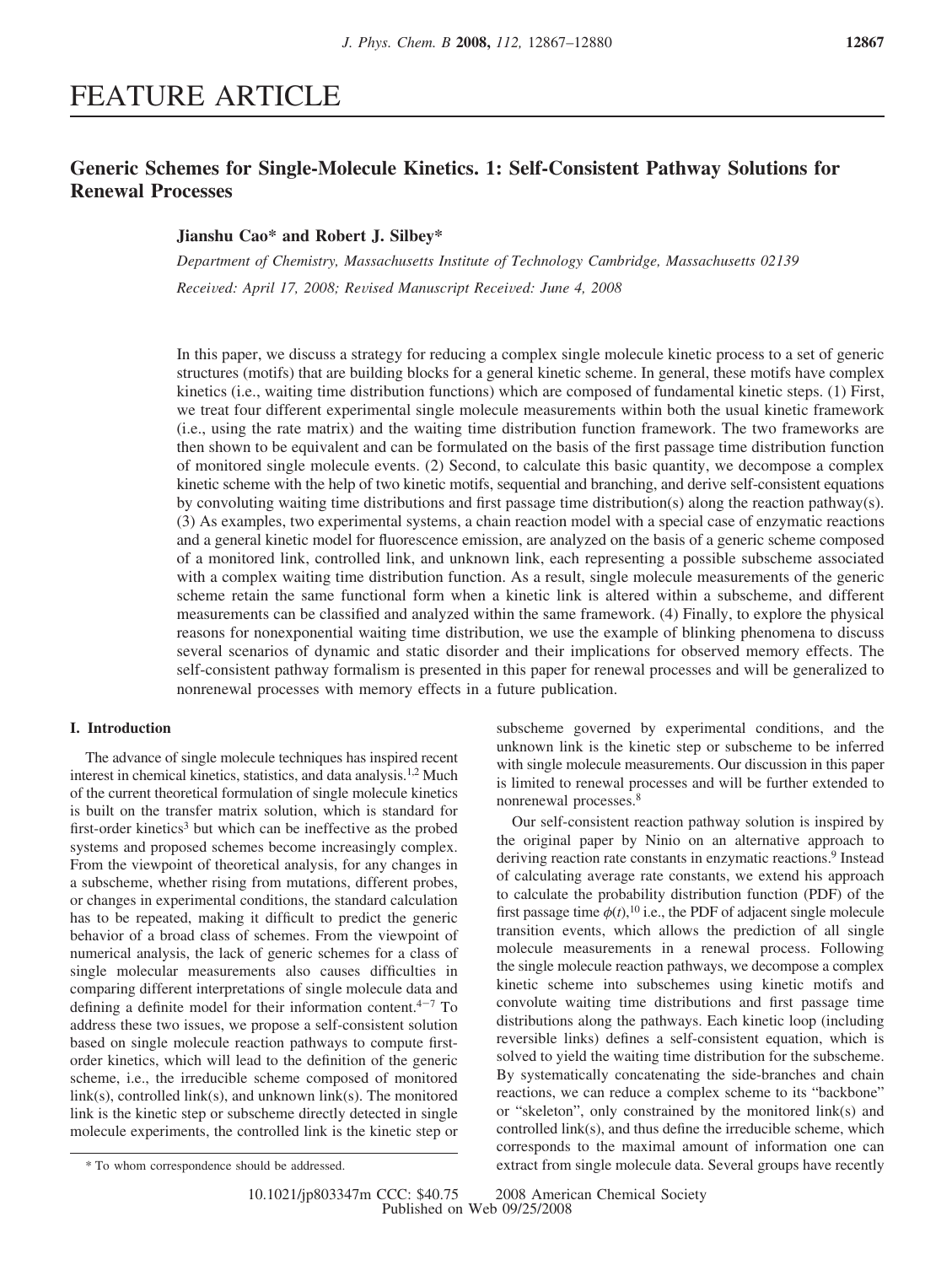**Bob Silbey** received his Ph.D. at the University of Chicago working with Professor Stuart Rice, after which he worked as an AFOSR postdoctoral fellow with Professor Joseph Hirschfelder at the University of Wisconsin. He has spent his entire academic career as a faculty member at M.I.T., except for visiting professorships in The Netherlands, France, and Germany. Silbey has done research on energy and electron transfer in condensed phases, energy transfer from excited molecules to surfaces, electronic states and optical properties of conjugated polymers, quantum dynamics of tunneling systems interacting with their environment, the coupling of vibrational and electronic degrees of freedom in molecules and solids, and the quantum dynamics of highly excited molecules. He has worked very closely with experimentalists in all his research.

**Jianshu Cao** is an associate professor of chemistry at MIT. He received a Ph. D. in physics from Columbia University in 1993, under the direction of Bruce Berne. After postdoctoral research with Greg Voth at University of Pennsylvania and with late Kent Wilson at UCSD, he jointed the MIT faculty in 1998. His research interests include statistical analysis of single molecule measurements, quantum dynamics of molecular systems, and selfassembly of colloids and polymers.

derived master equations using pathway summation.<sup>11,12</sup> Our self-consistent pathway solution differs because of the introduction of the self-consistency and applications to single molecule kinetics. Our results also support the analysis by Flomenbom and Silbey on the information content of on $-$ off traces.<sup>7</sup> While they construct the canonical kinetic form from two-state trajectories, we arrive at the irreducible scheme by reducing an arbitrarily complex scheme with restrictions imposed by experimental detection and prior knowledge. The concept of the irreducible schemes can be related to a general definition of the information content of single molecule data, thus providing a basis for developing numerical analysis techniques.

The manuscript is arranged as follows: In section II, we introduce several single molecule quantities: first passage time distribution, interevent distribution, and event number distribution, present both the rate process formalism and waiting time distribution formalism, and then show their equivalence. In section III, we discuss two kinetic motifs, sequential reactions and branching reactions, which are the basic tools for decomposing and computing a complex kinetic scheme. As examples, we present self-consistent pathway solutions for two generic kinetics problems, enzymatic turnover in section IV and fluorescence emission in section V, and show a generic scheme composed of three basic links can describe both processes and their variations resulting from all possible combinations of subschemes. In section VI, we investigate the implication of our analysis for the interpretation of measurements in blinking experiments.

#### **II. Single Molecule Measurements**

We limit our discussions to renewal processes, where a single type of transitions is monitored, and refer readers to a future publication for discussions and references on nonrenewal processes (i.e., kinetic schemes with multiple types of monitored transitions).8 Note that the definitions of renewal and nonrenewal processes depend on the detection scheme: If various types of transitions are detected separately, the single molecule measurement is a renewal process; otherwise, the measurement is a nonrenewal process. Thus, without multiple conformational channels, a complex chain reaction as described in section IV or a photon emission process in section V is a renewal process although the first passage time distribution is multiexponential and complicated. On the other hand, a simple decay process with two decay channels that are not detected separately is a nonrenewal process with memory effects. A renewal process with a single type of signal is completely specified by the distribution of the first passage time,  $\phi(t)$ , which is the probability distribution function of adjacent single molecule events, e.g., monitored enzymatic turnover events or detected photons. Depending on the type of kinetic processes, various terms have been associated with  $\phi(t)$ , including residence time, dwelling time, exit time, and turnover time. As shown below, once  $\phi(t)$  is obtained, we can completely predict all other indicators of single molecule measurements. The key concept of our approach is to represent a complex kinetic scheme using waiting time distribution functions  $Q(t)$ . A first-order kinetic scheme is composed of fundamental rate steps, specified by rate constants *k* or equivalently by  $Q(t) = ke^{-kt}$ . But the waiting time distribution function can take an nonexponential form such as multiexponential, stretched exponential, and power-law decay. Thus, instead of the single rate constant associated with a fundamental rate step,  $Q(t)$ , can describe a distribution of rate constants, i.e., distributed rate processes. In this section, we formulate single molecule measurements with rate constants and with waiting time distribution functions, respectively, and then, in Appendix A, show their equivalence. We adopt the eventaveraged initial condition in most of our calculations and briefly discuss the time-averaged initial condition in Appendix B. In Appendix C, we discuss an interesting relationship between the initial rise in the waiting time distribution and causal connectivity in kinetic networks.

**A. Rate Formalism.** For a single molecule scheme composed of exponential rate processes, the kinetics is completely specified by the rate matrix,  $K_{ij} = \delta_{ij} k_j - (1 - \delta_{ij}) k_{ij}$ , where  $k_{ij}$ is the rate constant for the transition from state *j* to state *i* and  $k_j = \sum_i k_{ij}$  is the depletion rate constant from state *j*. Then, the probability evolution,  $P(t) = G(t)P(0)$ , is governed by the Green's function,  $G(t) = \exp(-Kt)$ , or in Laplace space

$$
G(s) = \frac{1}{sI + K} \tag{1}
$$

where *I* is the identity matrix and the Laplace variable *s* denotes Laplace transforms. The rate matrix  $K = K_D - K_{OD}$  is defined such that the diagonal elements  $K<sub>D</sub>$  are positive and the offdiagonal elements– $K_{OD}$  are negative. The Green's function  $G(s)$ provides complete information on population dynamics in bulk, but the single molecule experiment probes additional information associated with the statistics of monitored events, e.g., emitted photons or enzymatic turnovers. The monitored transition from the *j*th state to *i*th state is described by  $K' = k'_{ij}$ , which is an off-diagonal element in the rate matrix *K*. Notice  $k'_{ij} \neq k_{ij}$  since there can be multiple types of transitions from state *j* to *i*, and we assume only one type of transition is monitored. For example, the transition from the excited-state to the groundstate can occur through radiative decay, which is detected via emitted photons, or through nonradiative decay, which is not monitored. In the following, we consider four types of single molecule measurements illustrated in Figure 1 and the relevant transfer matrix expressions most closely related to these measurements.

Most of the expressions for rate processes have appeared in reviews on single molecule rate processes<sup>13,14</sup> and in standard literatures on renewal processes. Here, we include the rate formalism for completeness of our presentation and, more importantly, for the discussion on the equivalence between the two formalisms (see Appendix A).

1. A unique feature of single molecule measurements is the statistics and correlation of events along a single molecule trace. The key quantity is the PDF of the first passage time of the monitored transition, or equivalently, the distribution function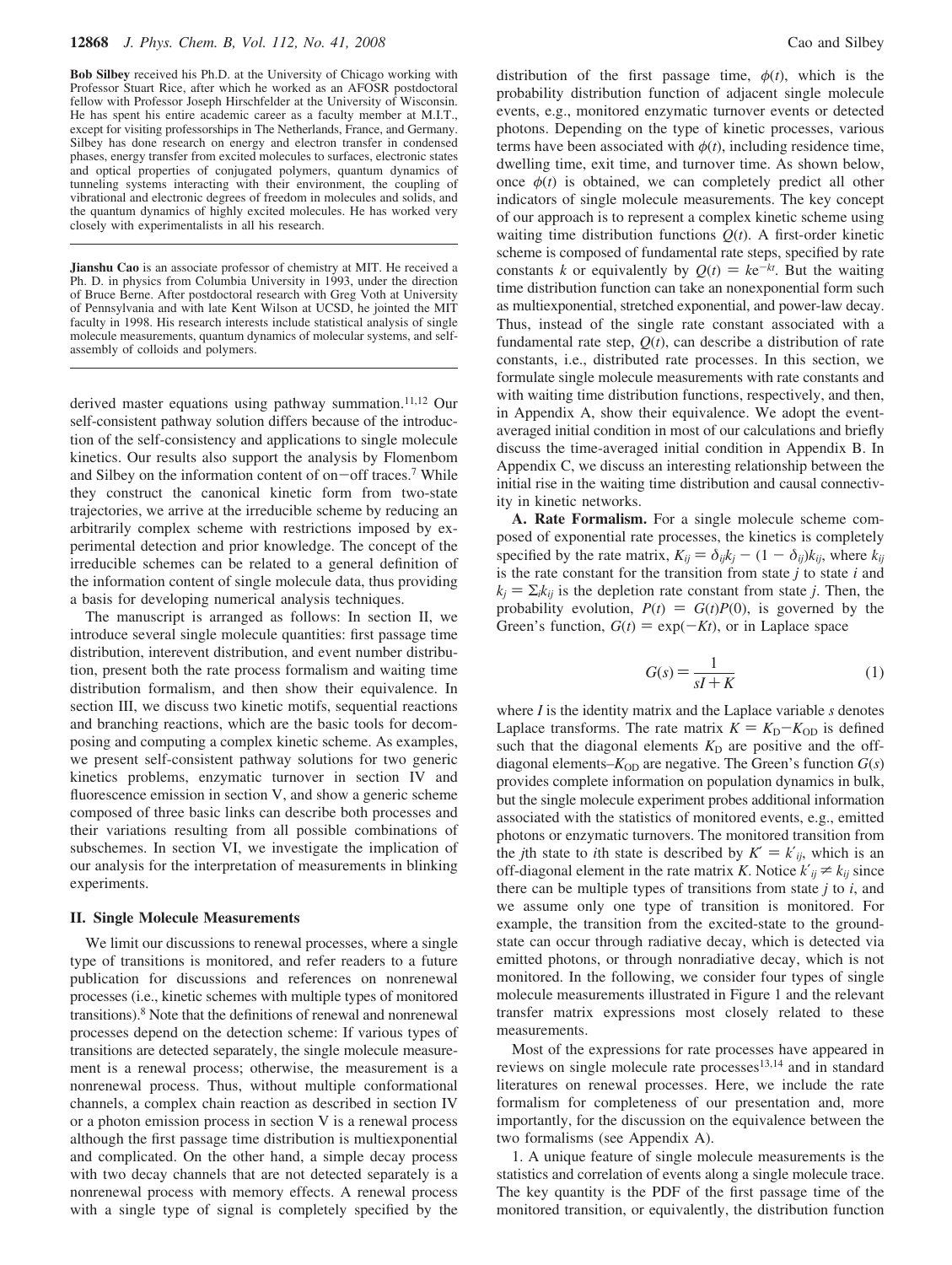

Figure 1. Schematic illustrations of the four measurements along a sequence of single molecule transition events: (a) the probability distribution function (PDF) of the first passage time, i.e., distribution of the adjacent transition events; (b) the PDF of two transition events regardless of the number of events in between, i.e., interevent distribution; (c) the event-averaged probability distribution of the number of events, i.e., intensity distribution; (d) the time-averaged probability distribution of the number of events.

between adjacent events,  $\phi(t) = K'_{ij}G_{0,ji}(t)$ , with the Green's function  $G_0(t) = e^{-K_0 t}$ . Here, the rate matrix *K* is separated into the monitored transition *K'* and the remaining part:  $K = K_0$ the monitored transition *K'* and the remaining part:  $K = K_0$  – *K*′. In the Laplace domain, the PDF of the monitored events is

$$
\phi(s) = K'_{ij} \left[ \frac{1}{sI + K_0} \right]_{ji} = [K'G_0(s)]_{ii}
$$
 (2)

which is properly normalized as  $\phi(s = 0) = 1$ . Unless specified, indices *i* and *j* are associated with the monitored transition, and all other repeated indices in our expressions represent matrix multiplication and are summed over implicitly. As illustrated in Figure 1a, the PDF for observing a sequence of transitions is expressed as<sup>15</sup>

$$
f_{m,ev}(t_1, t_2, \cdots, t_m) = [K'G_0(t_m - t_{m-1})K' \cdots G_0(t_2 - t_1) \times
$$
  

$$
K'G_0(t_1)]_{ii}
$$
 (3)

where the event-averaged initial condition indicates the initial state for the time series, *i*th state. For nonrenewal processes,  $f_{ev}$ has been proposed as a direct measure for correlations between events, i.e., memory effects.<sup>8,16</sup> Often, we collect the number of monitored events, *N*, within a time window, *t*, as depicted in Figure 1c. Its *n*th moment is obtained from eq 3 as

$$
\langle N(t)^n \rangle_{ev} = \sum_m m^n \left[ \prod_{i=1}^m \int_{t_{i-1}}^t dt_i \right] \sum_l [G_0(t - t_m) \times K' \cdots G_0(t_2 - t_1) K' G_0(t_1)]_{li} \tag{4}
$$

where the integral variable  $t_i$  is time-ordered, the initial state is at the terminal state of the transition. The sum over the final state defines the survival probability,  $S_i(t) = \sum_i [G_0(t)]_{ii}$ . Equation 4 can also be written in the Laplace form as

$$
\mathcal{L}\mathcal{T}\langle N(t)^{n}\rangle_{ev} = \sum_{m} m^{n} S_{i}(s) [K'G_{0}(s)]_{ii}^{m}
$$
 (5)

where  $\mathscr{D}$  denotes Laplace transformation.

2. The second type of single molecule measurements is the density and moment of monitored events, for example, the Poisson indicator and the renewal indicator. As depicted in Figure 1b, the direct route is to introduce  $\psi(t)$ , the PDF of observing another transition given the initial transition, $14,17$ 

$$
\psi(s) = K'_{ij} \left[ \frac{1}{sI + K} \right]_{ji} = [K'G(s)]_{ii}
$$
\n<sup>(6)</sup>

which differs from eq 2 because of  $K = K_0 - K'$ . The asymptotic value of  $v(t)$  is a constant given by the average mean passage value of  $\psi(t)$  is a constant given by the average mean passage time. Equation 6 is generalized to the multiple time number density

$$
g_{m,ev}(t_1, t_2, \cdots, t_m) = [K'G(t_m - t_{m-1}) \cdots K'G(t_2 - t_1) \times K'G(t_1)]_{ii}
$$
 (7)

where  $g_{ev}(t) = \psi(t)$  is also known as the photon correlation indicator often used in photon statistics (except for a constant prefactor). Once we have the number density, we can calculate the counting moments from<sup>17</sup>

$$
C_{m,ev}(t) = \langle N(t)[N(t) - 1] \cdots [N(t) - m + 1] \rangle_{ev}
$$
  
= 
$$
\prod_{i=1}^{m} \int_{0}^{t} dt_{i} g_{m,ev}(t_{1}, t_{2}, \cdots, t_{m})
$$
 (8)

which has a simple Laplace form

$$
\mathcal{J}\mathcal{T}[C_{m,ev}(t)] = \frac{m!}{s} [K'G(s)]_{ii}^m \tag{9}
$$

with *m*! arising from the multidimensional integral in eq 8.

3. The third type of single molecule measurements is the probability distribution for the number of observed events within a time bin, as shown in Figure 1c. The *n*th moments  $\langle N(t)^{n} \rangle_{ev}$ are already given in terms of  $f_{ev}$  in eq 3 or  $g_{ev}$  in eq 7, which can be transformed to the probability distribution for *N*(*t*), i.e.,  $P_{ev}(N, t) = \langle \delta(N(t) - N) \rangle_{ev}$ . From eq 4 we identify this probability distribution

$$
P_{ev}(N,t) = \prod_{i=1}^{N} \Big[ \int_{t_{i-1}}^{t} dt_i \Big] \sum_{l} \Big[ G_0(t - t_N) K' \cdots G_0(t_2 - t_1) \times
$$
  

$$
K' G_0(t_1) \Big]_{li} (10)
$$

A compact way to obtain the distribution and moments is the generating function method, $14,16,18$  defined by

$$
P_{ev}(z, s) = \mathcal{Z} \mathcal{T} \langle e^{izN(t)} \rangle = \sum_{m} S(s) [K'G_0(s)]_{ii}^{m} e^{izm}
$$

$$
= \sum_{l} \left[ \frac{1}{sI + K - e^{iz} K'} \right]_{li} \tag{11}
$$

which is the Fourier transform of  $P_{ev}(N, s)$ . Explicitly, the event-<br>expressed probability distribution of the number of events is averaged probability distribution of the number of events is given by

$$
P_{ev}(N,s) = \frac{1}{2\pi} \int P_{ev}(z,s) e^{-izN} dz
$$
 (12)

Taking derivatives with respect to *z*, we obtain the moments,  $\langle N^n(t) \rangle_{ev}$ , which is equivalent to eq 4.

4. As illustrated in Figure 1, the above three quantities are defined with the event-averaged initial condition specified with a monitored transition, $14,15$  which can be acquired in single molecule experiments. An alternative approach is the timeaveraged initial condition, where the initial time is randomly selected along the time axis, as shown in Figure 1d. Thus the probability of the first event is special and depends on the stationary distribution  $\rho$  as

$$
\tilde{\phi}(t) = \sum_{l} K'_{ij} G_{0,jl}(t) \rho_l \tag{13}
$$

Here  $K\rho = 0$  is stationary but not necessarily in equilibrium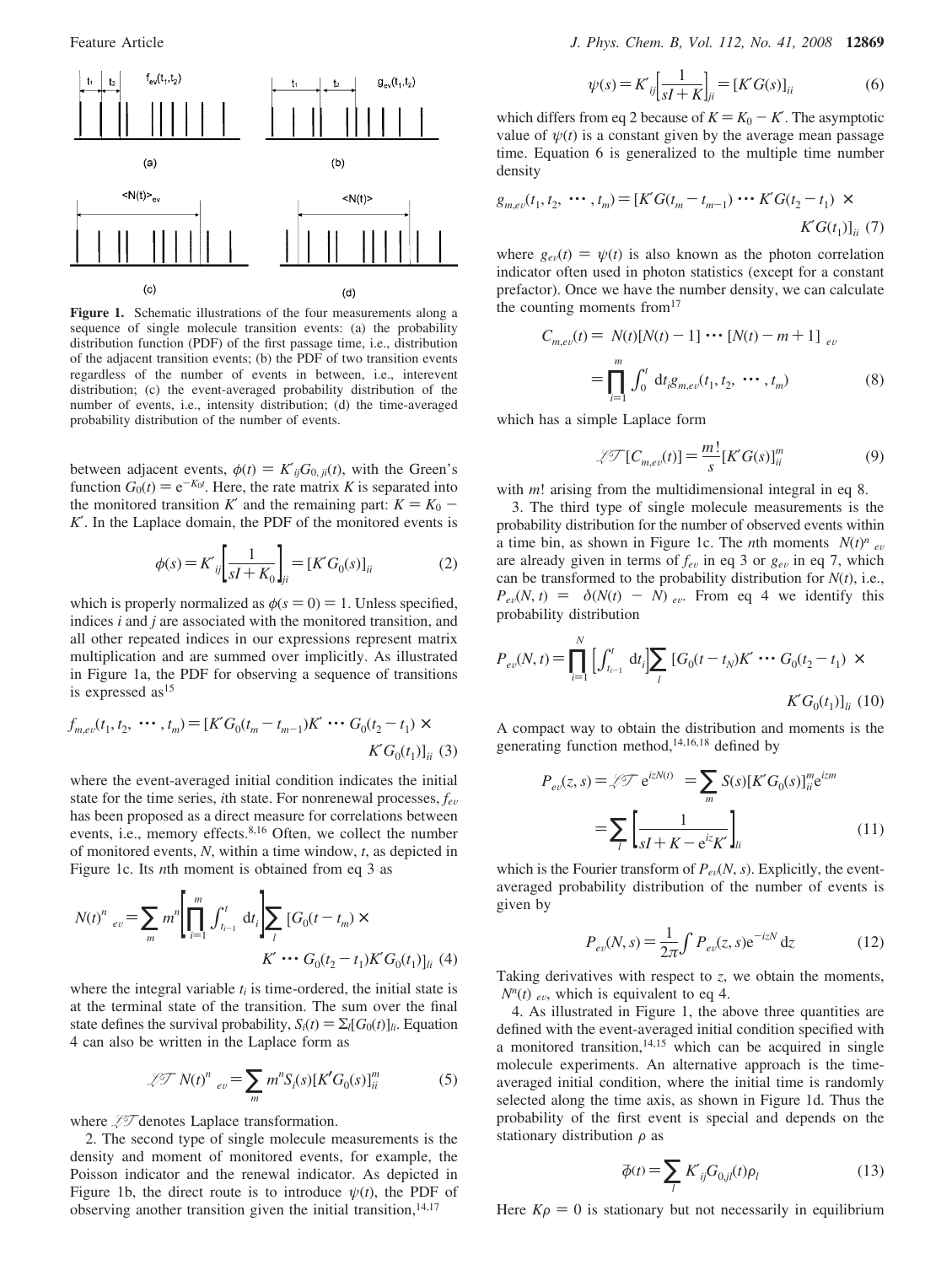unless the kinetic scheme satisfies detailed balance. Then, the probability for a sequence of events is

$$
f_m(t_1, t_2, \cdots, t_m) = K' G_0(t_m - t_{m-1}) K' \cdots G_0(t_2 - t_1) \vec{\phi}(t_1)
$$
\n(14)

which differs from eq 3 in the first event, and the probability distribution is given by

$$
P(N,t) = \left[\prod_{i=1}^{N} \int_{t_{i-1}}^{t} dt_i\right] S(t - t_N) K' \cdots G_0(t_2 - t_1) \tilde{\phi}(t_1)
$$
\n(15)

where the term  $S(t) = \sum G_0(t)$  is the survival probability.

**B. Waiting Time Distribution Formalism.** We now discuss these experimental quantities in the language of waiting time distribution functions. To begin, we consider a general kinetic process, on a set of states {*i*}, with complex waiting time distribution functions,  $Q(t) = \{Q_{ij}(t)\}\$ , where *Q* is the waiting time matrix and its matrix element  $Q_{ij}$  is the time-dependent transition probability from state *j* to state *i*. For rate processes discussed in section IIA, the waiting time distribution function for the monitored rate step is specified as  $Q'_{ij}(t) = k'_{ij} \exp(-k_j t)$ or  $Q'_{ij}(s) = k'_{ij}/(s+k_j)$ , where  $k_j = \sum_i k_{lj}$  is the depletion rate from the *j* state. Then, the probability evolution,  $P(t) = G(t)P(0)$ , is governed by the Green's function $10$  given in Laplace space as

$$
G(s) = S(s) \frac{1}{I - Q(s)}\tag{16}
$$

where I is the identity matrix and the Laplace variable *s* denotes Laplace transforms. Here, the first term on the far right,  $[I -]$  $Q(s)|_{ij}^{-1}$ , is the probability of transition to the *i*th state given the initial state is *j*, and the term on the near right,  $S_i(s) = [1 \Sigma_lQ_l(s)/s$ , is the survival probability, i.e., the probability of not jumping out of the state *i* until time *t*.

1. The first type of single molecule measurements is the PDF of the first passage time of the monitored transition, or equivalently, the time distribution function between adjacent events,  $\phi(t)$ , which is given explicitly in Laplace space as

$$
\phi(s) = Q'_{ij}(s) \left[ \frac{1}{I - Q_0(s)} \right]_{ji} \tag{17}
$$

where  $Q_0 = Q - Q'$  is the waiting time distribution matrix, excluding the monitored transition. In Appendix B, eq 17 is shown to reduce to eq 2 for rate processes, indicating equivalence for all event-averaged quantities. As illustrated in Figure 1a, the PDF for observing a sequence of transition events is expressed as

$$
f_{m,ev}(t_1, t_2, \cdots, t_m) = \phi(t_m - t_{m-1}) \cdots \phi(t_2 - t_1) \phi(t_1) \tag{18}
$$

which can be used as a direct measure of correlations between events.15,16 Then, the average moment of the monitored transitions is obtained from eq 18 as

$$
\langle N(t)^n \rangle_{ev} = \sum_m m^n \left[ \prod_{i=1}^m \int_{t_{i-1}}^t dt_i \right] S(t - t_m) f_{m,ev}(t_1, t_2, \cdots, t_m)
$$
\n(19)

where the integral variable  $t_i$  is time-ordered.  $S(s) = [1 - \phi(s)]/$ *s* is the survival probability, the probability of not making a monitored transition. The moments can be written in the Laplace form as

$$
\mathcal{I}\mathcal{T}\langle N(t)^{n}\rangle_{ev} = \sum_{m} m^{n} S(s) \phi^{m}(s)
$$
 (20)

where  $\sqrt{2}$  denotes Laplace transformation. In Appendix A, the two forms of survival probability, *S*(*t*), in eqs 19 and 4, are shown to be equivalent.

2. The second type of single molecule measurements is  $\psi(t)$ , the PDF of observing another transition given an initial transition at the initial time

$$
\psi(s) = Q'_{ij}(s) \Big[ \frac{1}{I - Q(s)} \Big]_{ji} \tag{21}
$$

which differs from eq 17 because of  $Q = Q_0 + Q'$ . Equation 21 is generalized to the multiple time number density 21 is generalized to the multiple time number density

$$
g_{m,ev}(t_1, t_2, \cdots, t_m) = \psi(t_m - t_{m-1}) \cdots \psi(t_2 - t_1) \psi(t_1)
$$
\n(22)

where  $g_{ev}(t) = \psi(t)$  is the correlation indicator often used in photon statistics except for a constant prefactor. Using eq 22, we calculate the counting moments from<sup>17</sup>

$$
C_{m,ev}(t) = \langle N(t)[N(t) - 1] \cdots [N(t) - m + 1] \rangle_{ev}
$$
  
= 
$$
\prod_{i=1}^{m} \int_{0}^{t} dt_{i} g_{m,ev}(t_{1}, t_{2}, \cdots, t_{m})
$$
 (23)

which can also be expressed in a simple Laplace form

$$
\mathcal{ZT}[C_{m,ev}(t)] = \frac{m! \psi^m(s)}{s} \tag{24}
$$

with *m*! arising from the multidimensional integral in eq 23. The inter-event PDF,  $\phi(s)$  in eq 17, and the PDF of adjacent events,  $\psi(s)$  in eq 21, are related by

$$
\psi(s) = \frac{\phi(s)}{1 - \phi(s)}
$$
 (25)  
As demonstrated in Appendix A, this identity can also be

confirmed for rate processes, using definitions in eq 6.

3. The third type of single molecule measurements is the probability distribution for the number of observed events within a time bin, which can be related to fluorescence intensity distribution. The *n*th moments  $\langle N(t)^n \rangle_{ev}$  can be evaluated in terms of  $f_{ev}$  in eq 18 or  $g_{ev}$  in eq 22 and can be transformed to the probability distribution for *N*(*t*), i.e.,  $P_{ev}(N, t) = \langle \delta(N(t) - N) \rangle_{ev}$ . A convenient way to obtain this distribution is the generating function method, $14,16,18$  defined as

$$
P_{ev}(z,s) = \mathcal{Z} \mathcal{T} \langle e^{izN(t)} \rangle = \sum S(s) \phi^m(s) e^{izm} = \frac{1}{s} \frac{1 - \phi(s)}{1 - e^{iz} \phi(s)}
$$
(26)

which is the Fourier transform of *P*(*N*, *s*). Taking derivatives with respect to *z*, we obtain the moments

$$
\langle N^n(t) \rangle_{ev} = (-i)^n \frac{\partial^n P_{ev}(z, t)}{\partial z^n} \Big|_{z=0}
$$
 (27)

which is equivalent to eq 19 since we have used eq 20 in the derivation of eq 26. To show the equivalence between eqs 27 and 23, we construct a particular generating function of variable *x* using eq 25. The left-hand-side of eq 24 gives

LHS = 
$$
\sum \frac{\sqrt[2]{\mathcal{F}}[C_m(t)]x^m}{m!} = \sqrt[2]{\mathcal{F}}\langle (1+x)^{N(t)} \rangle_{ev}
$$
 (28)

and the right-hand-side of eq 24 gives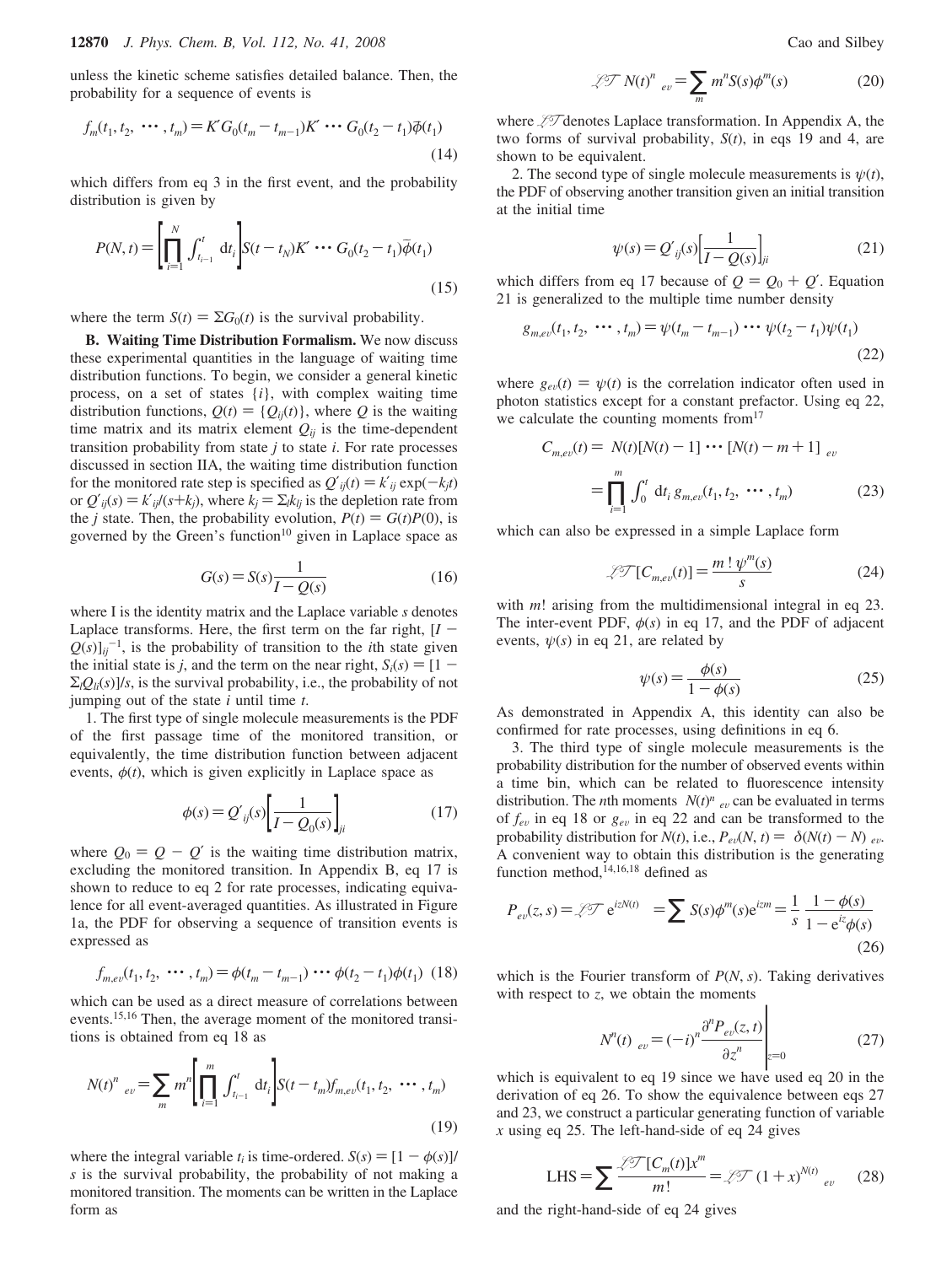RHS = 
$$
\frac{1}{s} \sum_{m} \psi^{m}(s) x^{m} = \frac{1}{s[1 - x\psi(s)]}
$$
 (29)

Changing the variable,  $x = e^{iz} - 1$  and using eq 25 to replace  $ψ(s)$  with  $φ(s)$ , we recover exactly the generating function evaluated in eq 27, which yields the moment expressed by eq 26 or, equivalently, by eq 19. Thus we prove the equivalence of all three approaches for calculating moments  $\langle N(t)^n \rangle_{ev}$ .

4. Our discussion so far is limited to event-averaged single molecule quantities, which differ from time-averaged quantities in the selection of the initial counting time. As shown in Figure 1d, this initial time is selected randomly along the time axis in the time-averaged initial condition. Thus, the probability of the first counting event is proportional to the survival probability

$$
\phi(t) = \frac{S(t)}{\langle t \rangle} \tag{30}
$$

where  $\langle t \rangle = \sum S(t) dt$  is the normalization factor. As a result, the PDF of a sequence is given by

$$
f_m(t_1, t_2, \cdots, t_m) = \phi(t_m - t_{m-1}) \cdots \phi(t_2 - t_1) \phi(t_1) \tag{31}
$$

which differs from eq 18 in the first event. In Appendix A, we show the equivalence between eqs 30 and 13, and therefore the equivalence for all time-averaged quantities. Several timeaveraged quantities<sup>13,19</sup> including the Poisson indicator and the Mandel's Q parameter can be derived in a similar way and are discussed in Appendix B. A detailed calculation of the Poisson indicator and other time-averaged quantities are presented in section V for the example of single molecule photon statistics.

The waiting time distribution formalism discussed here is the starting point of self-consistent pathway analysis in this article. The rate matrix formalism in section IIA is standard for single molecule kinetics, which is first order by definition. As shown in Appendix B, the rate formalism and waiting time distribution formalism are completely equivalent. The equivalence is expected, as exponential rate processes are a special case of general waiting time distribution processes and the complex waiting time distribution processes can always be decomposed into a set of first-order rate processes.

In the single molecule community, various terms have been used for measured time intervals, including waiting times, dwelling times, first passage times, first arrival times, and survival times. The complete information of a renewal process is contained in the distribution of the first passage time  $\phi(t)$ , but the interpretation of the underlying kinetics responsible for  $\phi(t)$  is not unique. Nevertheless, one can relate the short time rise of  $\phi(t)$  to the causal connectivity of chemical reactions (see Appendix C for details). Furthermore, we recently established a signature of detailed balance violation: If  $\phi(t)$  does not decay monotonically, the probed kinetics must be a part of underlying kinetic loop(s) that supports a nonequilibrium flux.<sup>20</sup> Thus nonmonotonic decay in  $\phi(t)$  introduces an additional restriction to the underlying rate process.

The discussion in this article is limited to renewal processes with a single type of monitored events and will be extended to nonrenewal processes in a future publication.8 For experiments with one type of monitored measurement (e.g., enzymatic turnover or photon emission), the PDF of the first passage time,  $\phi(s)$ , completely specifies single molecule data in a renewal process. In comparison, a set of PDFs are needed to specify single molecule data in a nonrenewal process, thus causing correlation between events, i.e., the memory effects. The definitions in this section and the analysis that follows can be generalized using tensor notations to describe nonrenewal processes with multiple emission states and multiple conforma-



**Figure 2.** Examples of sequential motif (a) and branching motif (b):  $(a<sub>1</sub>)$  a sequential reaction with three irreversible steps,  $(a<sub>2</sub>)$  a sequential reaction with a reversible intermediate step, (a3) a sequential reaction where the intermediate step is a complex subscheme, (b1) a branching reaction with decay to different states, (b2) a branching reaction with two different decay channels to the same final state, and (b3) a branching reaction with one of the decay channels back to the reactant state.

tion channels. The order of variables in eqs  $16-23$  is irrelevant for renewal processes, but becomes important in the generalization to nonrenewal processes.

Evidently, the various types of measurements are essentially equivalent for renewal processes and can be related to each other. The choice of approach is a matter of convenience and conceptual simplicity. In the article, we will focus on the calculation of  $\phi(t)$ , which is the basic quantity for evaluating all measurements discussed above.

## **III. Kinetic Motifs**

A kinetic scheme can be characterized by a kinetic motif or a set of kinetic motifs, which are salient features in the connectivity of states.9 The basic kinetic motifs are sequential and branching, as illustrated in Figure 2. In sequential kinetics, a set of states are arranged in a linear and irreversible configuration. The distribution function for the overall waiting time in Figure  $2(a1)$ – $(a3)$  is

$$
\prod Q(s) = Q_{43}(s)\tilde{Q}_{32}(s)Q_{21}(s)
$$
\n(32)

where  $\tilde{Q}$  represents the possible summation of intermediate reaction pathways within a subscheme. Since it takes finite time for the system to pass through two or more sequential links, the PDF of jumping from the first to final state instantaneously is zero and will reach a peak on an intermediate time-scale. The intermediate kinetics can be a simple irreversible step as indicated in Figure 2,a1,  $\tilde{Q}_{32}(s) = Q_{32}(s)$ , a reversible step as in Figure 2,a2,  $\tilde{Q}_{32}(s) = [1 - Q_{32}(s)Q_{23}(s)]^{-1}Q_{32}(s)$ , and an arbitrarily complex subscheme as Figure 2,a3. As long as the first and last transitions are irreversible and none of the transitions in between is monitored, the overall kinetics from the initial to final states can be concatenated into a single waiting time distribution  $\tilde{Q}$ . This procedure helps us to reduce a complex reaction scheme into a scheme of minimal complexity, i.e., the generic kinetic scheme.

The second motif is branching, through which a state can decay via several channels to different states as in Figure 2,b1, to the same states as in Figure 2,b2, or back to the original state as in Figure 2,b3. In all these cases, we can write the waiting time distribution for the decay as

$$
\sum_{i} Q_{i0}(t) = Q_{10}(t) + Q_{20}(t) + \dots \tag{33}
$$

where 0 denotes the original state from which population depletes. A good example of branching kinetics is triplet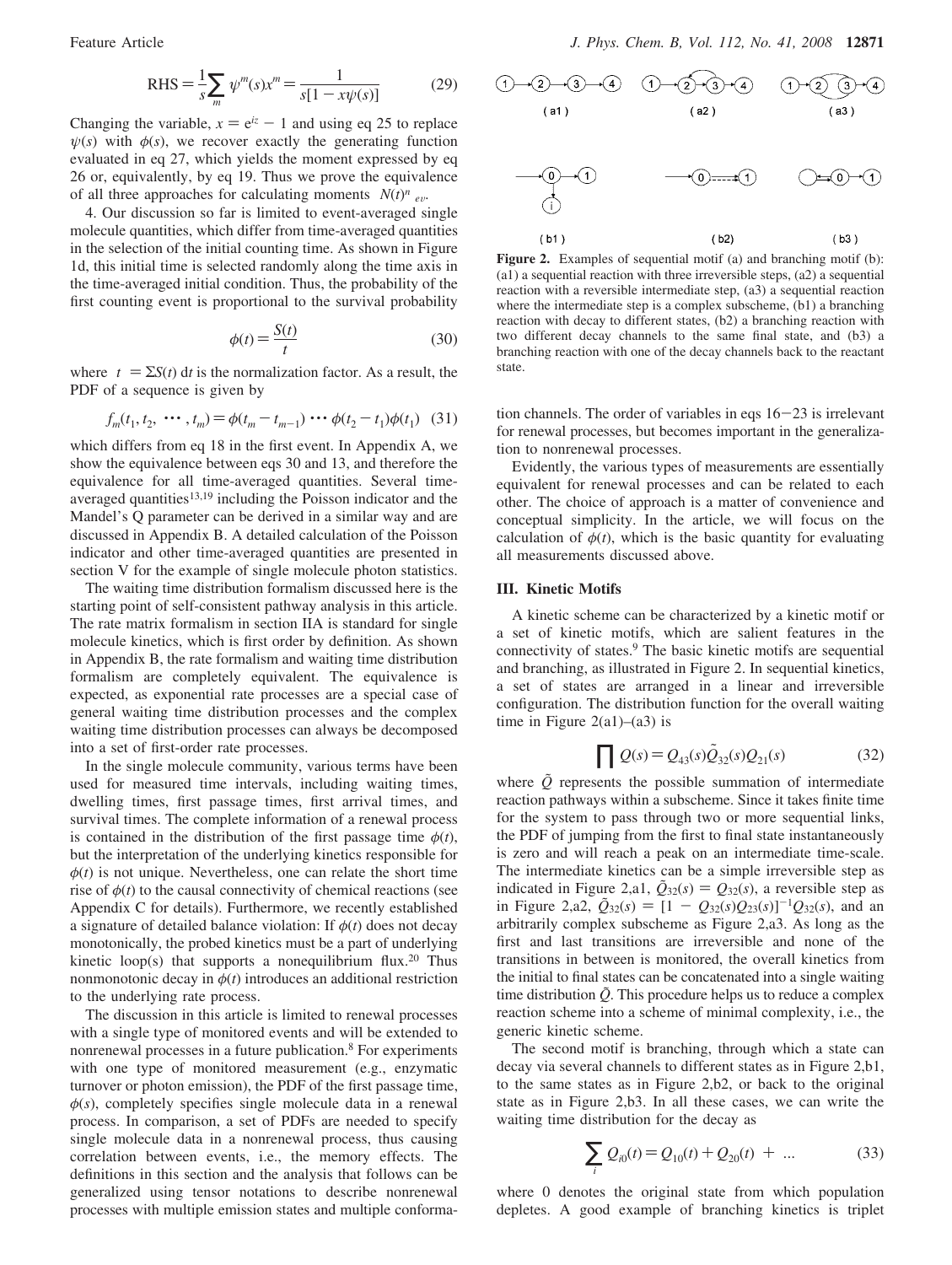blinking, where the excited system can decay through fluorescence or can be trapped in the triplet state. If the decay rate from the triplet state is sufficiently slow, the system becomes dark for a long period of time. The alternating dark and bright periods lead to triplet blinking and effectively cause photon bunching. More discussion on triplet blinking is presented in section V. To relate to underlying mechanisms, we need to examine the effect of branching on the definition of  $Q_{i0}(t)$  for *i*th decay channel. The overall survival probability of the initial state is  $S(t) = \prod S_i(t)$ , where  $S_i(t)$  is the survival probability with only the *i*th channel present and  $Q_i(t) = -\dot{S}_i(t)$  is the corresponding waiting time distribution function. Then, we have the explicit expression for multiple channel decay

$$
\sum_{i} Q_{i0}(t) = -\dot{S}(t) = \sum_{i} Q_i(t) \prod_{j \neq i} S_j(t)
$$
 (34)

from which the PDF of decaying through the *i*th channel is identified as  $Q_{i0}(t) = Q_i(t)\prod_{i\neq i}S_i(t)$ . Together, eqs 32 and 33 along with eq 34 allow us to derive explicit expressions for the distribution of the first passage time for a complex scheme.

### **IV. Example I: Michaelis**-**Menten Mechanism**

Our first example is motivated by the enzymatic turnover reaction with possible extension to molecular motors. As shown in the basic scheme for enzymatic reactions in Figure 3a, starting from state 1, a substrate [S] binds with the enzyme [E] to form a substrate-enzyme complex [ES], i.e., state 2, which can branch to form a product [P] or return to the state 1. Using eqs 32 and 33, the distribution of turnover time is found to satisfy the selfconsistent equation

$$
\phi(s) = [Q_{32}(s) + \phi(s)Q_{12}(s)]Q_{21}(s) \tag{35}
$$

where the two terms in the bracket represent the branching at the [ES] state. Solution to eq 35 yields

$$
\phi(s) = Q_{32}(s) \frac{1}{1 - Q_{21}(s)Q_{12}(s)} Q_{21}(s) = Q_{32}(s) \tilde{Q}_{21}(s)
$$
\n(36)

where  $\tilde{Q}_{21}(s)$  represents the reversible process from the initial state 1 to the intermediate state 2 (a simple kinetic loop). In eq 36,  $Q_{32}(s)$  describes the monitored transition,  $Q_{21}(s)$  describes

Figure 3. Models of reversible chain reactions: (a) the generic scheme of enzymatic turn-over reactions; (b) an enzymatic reaction with two competing substrates, A and B; (c) an enzymatic reaction with the possibility of deactivation due to binding with inhibitors; (d) an enzymatic reaction with a sequence of conformational transitions; and (e) a molecular motor on a one-dimensional lattice.

the controlled transition which depends on the substrate concentration [S], and  $\phi(s)$  describes single enzymatic turnover measurements.

The average passage time of the turnover reactions can be calculated from eq 36, assuming  $Q_{21}(s) = 1 - s\tau_1 + ...$ ,  $Q_{12}(s)$  $= (1 - q)(1 - s\tau_2 + ...)$ , and  $Q_{32}(s) = q(1 - s\tau_2 + ...)$ , where *q* is the branching ratio between two decay channels from state 2,  $\tau_2$  is the average lifetime at state 2, and  $\tau_1$  is the average lifetime at state 1. Taking the derivative of eq 36,  $\tau = -\partial \phi(s)$ ) 0)/*∂s*, we obtain the average turnover rate

$$
\langle t \rangle = \frac{\tau_1 + \tau_2}{q} \tag{37}
$$

which is identical to Ninio's pathway derivation of the first passage time. For a rate process, we assign  $1/\tau_1 = k_1 = k_1^0$ [S],  $1/\tau_2 = k_1 + k_2$  and  $a = k_2/(k_2 + k_1)$ , where [S] is the substrate  $1/\tau_2 = k_{-1} + k_2$ , and  $q = k_2/(k_2 + k_{-1})$ , where [S] is the substrate concentration,  $k_1^0$  is the substrate binding constant, and  $k_2$  is the catalytic rate. Then, we recover the Michaelis-Menten  $expression<sup>21-23</sup>$ 

$$
k = \frac{1}{\langle t \rangle} = \frac{k_2 k_1^0 [S]}{k_2 + k_{-1} + k_1^0 [S]} = \frac{k_2 [S]}{K_M + [S]}
$$
(38)

where  $K_M = (k_2 + k_{-1})/k_1^0$  is the Michaelis constant. The Michaelis-Menten expression in eq. 38 is a special case of eq. Michaelis-Menten expression in eq 38 is a special case of eq 37, which is not limited to rate processes. All above expressions can be obtained by solving the transfer matrix solution in eq 17 with  $Q'(s) = Q_{32}(s)$ , but, as will be seen below, the selfconsistent pathway solution is generic for a class of problems and provides more insights.

**A. Substrate Selectivity and Inhibition.** An interesting extension of the Michaelis-Menten mechanism is the competition of two substrates with an enzyme and the inhibitor-induced suppression of catalytic turnovers. As shown in Figure 3b, the enzyme binds with a substrate, either  $[S_A]$  or  $[S_B]$ , to form the substrate-enzyme complexes  $[ES_A]$  or  $[ES_B]$ , which can dissociate and restart the process, or decay to the product. In analogy to the derivation of eq 35, the overall distribution function for the turnover time, obeys the self-consistent equation

$$
\phi(s) = [Q_{A,32}(s) + \phi(s)Q_{A,12}(s)]Q_{A,21}(s) + [Q_{B,32}(s) + \phi(s)Q_{B,12}(s)]Q_{B,21}(s)
$$
 (39)

where the subscripts A and B denote the two reactions associated with the two substrates. Solution to eq 39 yields

$$
\phi(s) = \frac{Q_{A,32}(s)Q_{A,21}(s) + Q_{B,32}(s)Q_{B,21}(s)}{1 - Q_{A,21}(s)Q_{A,12}(s) - Q_{B,21}(s)Q_{B,12}(s)}
$$
  
=  $Q_{A,32}(s)\tilde{Q}_{A,21}(s) + Q_{B,32}(s)\tilde{Q}_{B,21}(s)$  (40)

where the first term is the turnover time distribution for substrate  $A, \phi_A(s) = Q_{A,32}(s)\tilde{Q}_{A,21}(s)$ , and the second term is the turnover time distribution for substrate B,  $\phi_B(s) = Q_{B,32}(s)\tilde{Q}_{B,21}(s)$ . The enzyme specificity is defined as the ratio of turnover velocities and is given by

$$
\frac{\nu_{A}}{\nu_{B}} = \frac{\phi_{A}(s=0)}{\phi_{B}(s=0)} = \frac{p_{A}q_{A}}{p_{B}q_{B}}
$$
(41)

where  $p_A = Q_{A,21}(s = 0)$  and  $p_B = Q_{B,21}(s = 0)$  are the probabilities for an enzyme to bind with two types of substrates and  $q_A = Q_{A,32}(s = 0)$  and  $q_B = Q_{B,32}(s = 0)$  are the branching probabilities for the two substrates, respectively. For a rate process, we assign  $p_A/p_B = k_{A,1}^0[S_A]/k_{B,1}^0[\overline{S}_B]$ ,  $q_A = k_{A,2}/(k_{A,2} + k_{B,1})$  and  $q_B = k_B/(k_{B,2} + k_{B,1})$ . Then we recover the  $k_{A,-1}$ , and  $q_B = k_{B,2}/(k_{B,2} + k_{B,-1})$ . Then, we recover the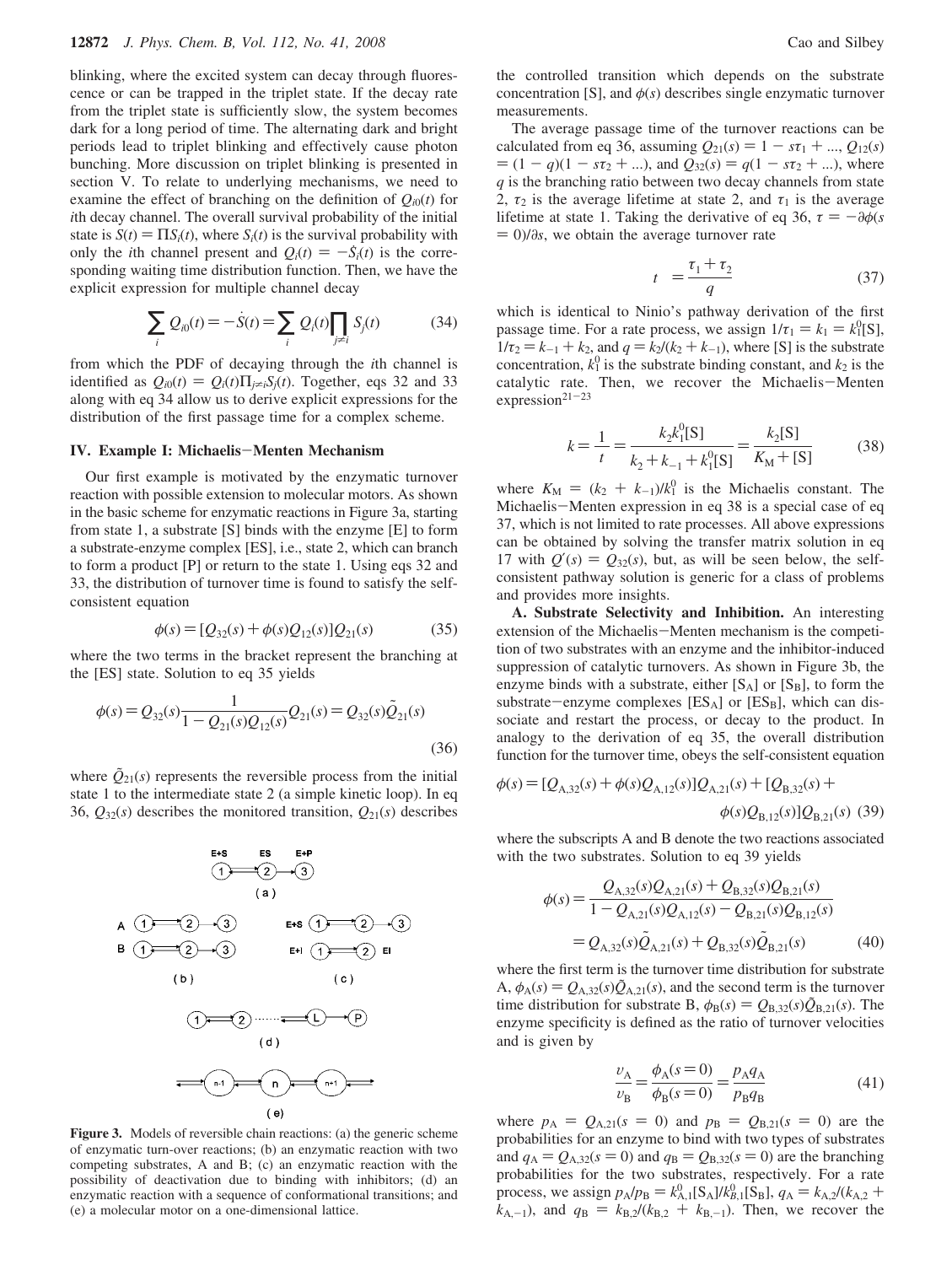standard result for enzyme specificity

$$
\frac{\nu_{A}}{\nu_{B}} = \frac{[S_{A}]k_{A,2}/K_{A,M}}{[S_{B}]k_{B,2}/K_{B,M}}
$$
(42)

which is a special case of the more general expression in eq 41.

A simple extension of eq 39 is the suppression of enzymatic activity by an inhibitor, as illustrated in Figure 3c, which can be treated as a special case of the scheme in Figure 3b, when one of the substrates can bind but cannot react. With the nonreactive inhibitor, the self-consistent solution in eq 40 becomes

$$
\phi(s) = \frac{Q_{\text{S},32}(s)Q_{\text{S},21}(s)}{1 - Q_{\text{S},21}(s)Q_{\text{S},12}(s) - Q_{\text{I},21}(s)Q_{\text{I},12}(s)}\tag{43}
$$

where the subscript S represents the substrate and the subscript I represents the inhibitor. To proceed, we assume the general form for the waiting time distribution:  $Q_{S,21}(s) = p(1 - s\tau_1 + ...)$ ,  $Q_{S,12}(s) = (1 - q)(1 - s\tau_2 + ...)$ ,  $Q_{S,32}(s) = q(1 - s\tau_2 + ...)$  for reactions with the substrate, and  $Q_{1,21}(s) = (1 - p)(1 - s\tau_1)$  $+ ...$ ,  $Q_{I,12}(s) = (1 - s\tau_{I,2} + ...)$  for the deactivation due to binding with the inhibitor. Here, *p* is the probability of binding with substrates and  $(1 - p)$  is the probability of binding with inhibitors. Then, the average lifetime evaluated from  $\phi(s)$  is

$$
\langle t \rangle = \phi(s=0) = \frac{1}{pq} [\tau_1 + p\tau_2 + (1-p)\tau_{1,2}] \tag{44}
$$

which reduces to eq 37 in the limit of  $p = 1$ . For a rate process, we can use the rate constants to define  $p = k_1^0[S]/(k_1^0[S] + k_{1,1}^0[I])$ ,<br>  $\tau_1 = 1/(k_1^0[S] + k_1^0$ ,  $I^{(1)}[S]$ ,  $\tau_2 = 1/(k_1 + k_2)$ ,  $q = k_2/(k_1 + k_2)$  $\tau_1 = 1/(k_1^0[S] + k_{1,1}^0[I])$ ,  $\tau_2 = 1/(k_{-1} + k_2)$ ,  $q = k_2/(k_{-1} + k_2)$ , and  $\tau_{k,2} = 1/k_{k-1}$ . As a result, we obtain the rate expression and  $\tau_{I, 2} = 1/k_{I, -1}$ . As a result, we obtain the rate expression

$$
k = \frac{1}{\langle t \rangle} = \frac{k_2[S]}{[S] + K_{M} \left(1 + \frac{k_{I,1}}{k_{I,-1}}[I]\right)}
$$
(45)

where the bracket term represents the competition due to the inhibitor-enzyme binding.

**B. Chain Reactions.** The basic Michaelis-Menten mechanism is the generic reaction scheme for enzymatic reactions and can be extended to a chain of conformational changes<sup>21</sup> as illustrated in Figure 3d. Let us denote the PDF of the first passage time starting from the n-th conformation to the final product as  $\phi_n(s)$ . Then, we use the concept of branching to construct the self-consistent relation

$$
\phi_n(s) = \phi_{n+1}(s)Q_{n+1,n}(s) + \phi_{n-1}(s)Q_{n-1,n}(s) \tag{46}
$$

which is supplemented with the boundary conditions,  $\phi_1(s)$  =  $\phi_2(s)Q_{21}(s)$  and  $\phi_L(s) = Q_{L+1,L}(s)$  with  $L+1$  denoting the product state. Starting from  $\phi_1(s)$ , the self-consistent pathway equation, eq 46, can be solved iteratively, giving

$$
\phi_2(s) = \phi_3(s)Q_{32}(s)\frac{1}{1 - Q_{21}(s)Q_{12(s)}} = \phi_3(s)\tilde{Q}_{32}(s)
$$

$$
\phi_3(s) = \phi_4(s)Q_{43}(s)\frac{1}{1 - \tilde{Q}_{32}(s)Q_{23(s)}} = \phi_4(s)\tilde{Q}_{43}(s) \quad (47)
$$

which is closed at the final state with the terminal boundary condition at  $n = L$ . In eq 47,  $\tilde{Q}_{n+1,n}$  represents the contribution from all the states to the left of the *n*th state in Figure 3d, which is a subscheme of the chain reaction. Interestingly, the iterative solution eq 49 takes a generalized Michaelis-Menten form as in eq 38 but with a redefined PDF  $\tilde{Q}$ .

To obtain an explicit expression for the rate constant, we assume the general form for the waiting time distribution functions  $Q_{n+1,n}(s) = q_n(1 - s\tau_n + ...)$  and  $Q_{n-1,n}(s) = (1 - s\tau_n + s\tau_n + ...)$  $q_n$ )(1 - *s* $\tau$ <sup>*n*</sup> + ...), where  $q_n$  is the branching ratio at state *n* and  $\tau_n$  is the lifetime at state *n*. Taking derivative of eq 46 with respect to Laplace variable s, we obtain

$$
\langle t_n \rangle = \langle t_{n+1} \rangle q_n + \langle t_{n-1} \rangle (1 - q_n) + \tau_n \tag{48}
$$

with the boundary condition  $q_1 = 1$  and  $\langle t \rangle_{L+1} = 0$ . Solving the above equation iteratively, we arrive at an explicit expression for the average turnover rate

$$
\langle t \rangle = \sum_{n=1}^{L} \sum_{i=1}^{n-1} \frac{\tau_i}{q_i} \prod_{j=i+1}^{n} \left( \frac{1}{q_j} - 1 \right) + \sum_{n=1}^{L} \frac{\tau_n}{q_n}
$$
(49)

which is derived in Appendix D. Similar results for chain reactions have been obtained in the literature using other methods.<sup>11,24</sup> As expected, as long as the first step  $Q_{21}(s)$  is characterized by a rate constant proportional to [S],  $\tau_1 \propto 1/[S]$ , the overall rate will take the functional form of the Michaelis-Menten expression in eq 37, although the definitions for  $k_2$  and  $k_{-1}$  will depend on the details of subsequent reactions in Figure 3d.

The chain reaction can be further extended to an infinite onedimensional lattice, as shown in Figure 3e, which is a basic model for molecular motors. Introducing the translational invariance with repeated units and proper boundary conditions, one can solve eq 46 self-consistently and give the velocity and diffusion constant of a molecular motor along the onedimensional lattice.25-<sup>27</sup>

#### **V. Example II: Fluorescence Emission**

The second example models room-temperature fluorescent emission from a molecular system with ground, excited, triplet, and fluorescent emission states.<sup>13,28-30</sup> As shown in Figure 4, the complete kinetic scheme consists of the excitation from the ground-state to the excited state, *Q*exc; relaxation from the excited-state to the fluorescent emission state, *Q*rel; intersystem crossing from the fluorescent state to the triplet state,  $Q_{\text{isc}}$ ; decay from the triplet state to the ground state,  $Q_t$ ; all other nonra-



**Figure 4.** Kinetic models for fluorescence emission: (a) reduction of the emission scheme on the left to the generic irreducible scheme on the right, (b) possible subschemes associated with the excitation transition, and (c) possible subschemes associated with nonradiative decay.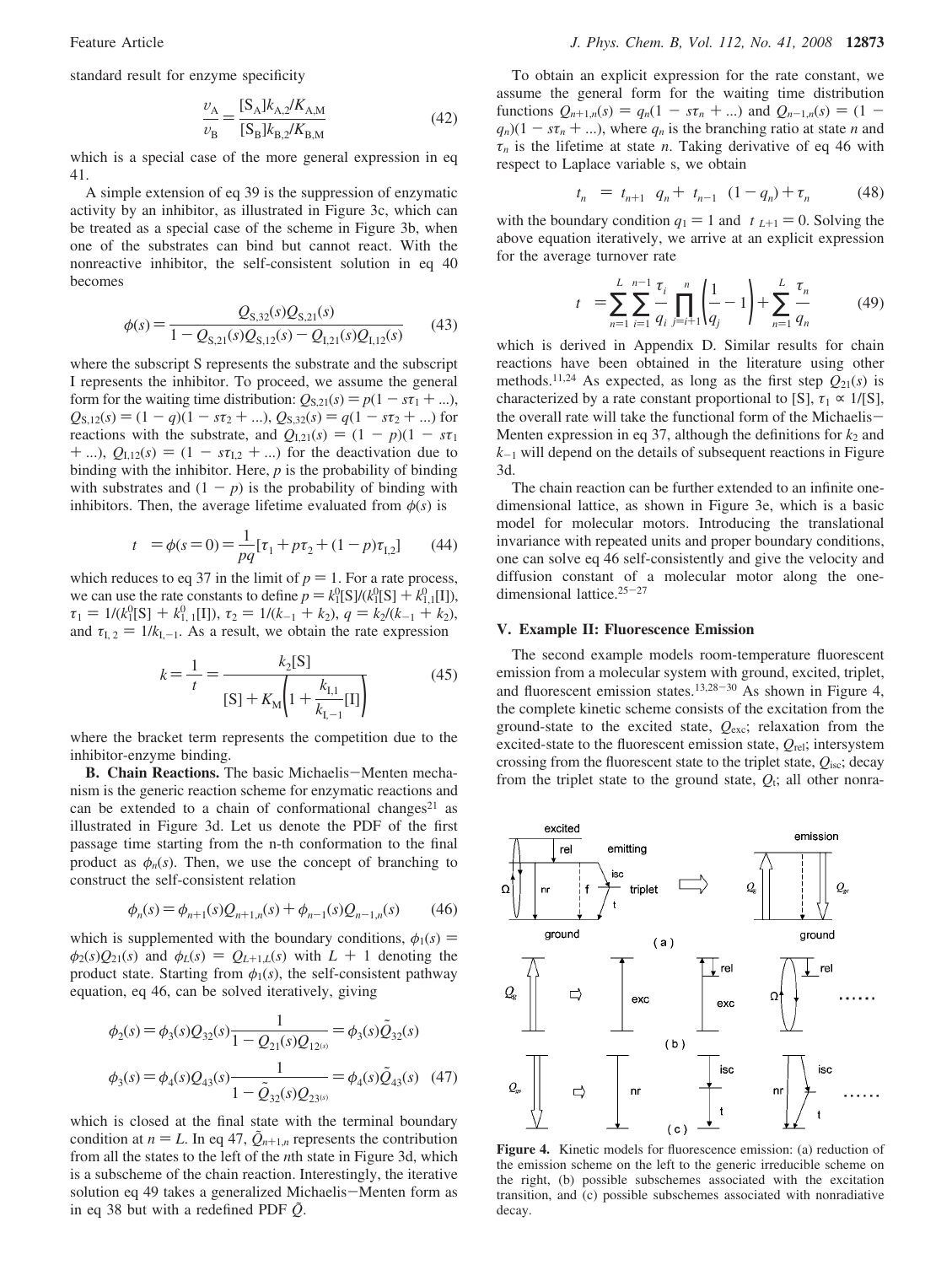diative decay from the emission state,  $Q_{\text{nr}}$ ; and spontaneous fluorescent photon emission,  $Q_f$ .<sup>31,32</sup> Using the principle illustrated in Figure 2c, we can denote all kinetic routes from the ground to the fluorescent state as *Q*eg, all kinetic routes from the fluorescent state to the ground state, except for fluorescent decay, as  $Q_{ge}$ , and the fluorescent decay as  $Q'_{ge}$ . Then, the complex scheme reduces the irreducible generic scheme in Figure 4a, which is the minimal scheme to represent a more complex kinetics scheme, but the maximal scheme to define the information content of fluorescence emission experiments. Interestingly, the irreducible generic scheme in Figure 4a is essentially the same as Figure 3a, although the physical processes and measured quantities are different.

We now calculate the first passage time distribution for detecting photons,  $\phi(t)$ , in the irreducible generic model. Starting from the ground state, the system makes a transition to the fluorescent state and then branches to the fluorescent channel and the nonfluorescent channel. In the latter case, the system returns to the ground-state without emitting a photon and restarts the above renewal process. Following the reaction pathways, we have the self-consistent equation

$$
\phi(s) = [\phi(s)Q_{\text{ge}}(s) + Q'_{\text{ge}}(s)]Q_{\text{eg}}(s)
$$
\n(50)

which is solved to yield

$$
\phi(s) = Q'_{\text{ge}}(s) \frac{1}{1 - Q_{\text{eg}}(s)Q_{\text{ge}}(s)} Q_{\text{eg}}(s) = Q'_{\text{ge}}(s)\tilde{Q}_{\text{eg}}(s)(51)
$$

where  $\tilde{Q}_{eg}(s)$  represents all possible transitions from the groundstate to the emission state without fluorescence. As expected, eqs 51 and 36 share the same functional form since both processes have three basic transitions and the simple generic scheme. In Figure 4a,  $Q'_{ge}(s)$  is the monitored transition,  $Q_{eg}(s)$ is the controlled transition, and  $Q_{ge}(s)$  is the hidden transition. By means of eq 51, the measurement of  $\phi(s)$  leads to the determination of the waiting time distribution  $Q_{ge}(s)$ , which defines the maximal amount of information from single molecule time series provided prior knowledge about the excitation process and fluorescence emission process.

The complex waiting time distribution  $Q_{eg}$  in Figure 4b can be a direct excitation,  $Q_{eg}(s) = Q_{exc}(s)$ , an excitation convoluted with relaxation,  $Q_{eg}(s) = Q_{rel}(s)Q_{exc}(s)$ , or a two-level quantum transition. The case of the quantum two-level system in Figure 4b has been studied intensively and can be solved on the basis of the optical Bloch equation, which takes the form of 4-state kinetics with two virtual states associated with quantum coherence. The complex waiting time distribution  $Q_{\text{ge}}$  in Figure 3c, can be a simple nonradiative decay  $Q_{ge}(s) = Q_{nr}(s)$ , transfer through the intermediate triplet state  $Q_{ge}(s) = Q_{\text{isc}}(s)Q_{t}(s)$ , or transfer through both the triplet state and other nonradiative channels  $Q_{ge}(s) = Q_{nr}(s) + Q_{isc}(s)Q_{t}(s)$ . Plugging these expressions into eq 51, we get a formal expression for the photon waiting time distribution  $\phi(s)$  and thus all of the single molecule measurements.

As shown above, eq 51 provides a complete theoretical description of single molecule photon emission processes. However, the application of eq 51 to real experiments can be complicated by experimental details, such as background noise and detector dark periods. With suitable models, we can incorporate these realistic considerations into  $O(s)$  and hence apply our generic scheme in Figure 4 to the analysis of real experiments.

General expressions can also be derived with the three waiting time distribution functions expanded to second moments as  $Q_{eg}(s) = (1 - s\tau_{eg} + s^2\eta_{eg} + ...)$ ,  $Q_{ge}(s) = (1 - q)(1 - s\tau_{ge} +$ 

 $s^{2}\eta_{ge} + ...$ , and  $Q'_{ge}(s) = q(1 - s\tau'_{eg} + s^{2}\eta'_{eg} + ...)$ , where  $\tau$  is the average waiting time for each transition and  $\eta$  is the second moment of the waiting time defined as  $\eta = 2 f Q(t) t^2 dt$ . Then, using eq. 51, we obtain the average interphoton distance using eq 51, we obtain the average interphoton distance

$$
\langle t \rangle = \frac{\tau_{eg} + (1 - q)\tau_{ge} + q\tau'_{ge}}{q}
$$
 (52)

and the Mandel's *Q* parameter

$$
\mathcal{Q}_{\rm M} = \frac{1}{\langle t \rangle^2} \Big[ (\tau'_{\rm gc} \tau_{\rm eg} + \eta'_{\rm gc}) + \frac{1}{q} \eta_{\rm eg} + \frac{1 - q}{q} (\tau_{\rm gc} \tau_{\rm eg} + \eta_{\rm gc}) \Big] -
$$

$$
\frac{1}{\langle t \rangle} [\tau'_{\rm gc} + \tau_{\rm eg}] \tag{53}
$$

Assuming a Gaussian distribution, we can use the above two expressions to evaluate  $P(N, t)$  as shown in Appendix B. The same results for  $\langle t \rangle$  and  $\mathcal{Q}_M$  can also be obtained from the interevent PDF

$$
\psi(s) = \frac{Q_{eg}Q'_{ge}}{1 - Q_{eg}[Q_{ge} + Q'_{ge}]}
$$
\n(54)

using  $\psi(s) = 1/s \langle t \rangle + \mathcal{Q}_M/2$ . For all possible combinations of *Q*eg and *Q*ge in Figure 4, we simply substitute the relevant waiting time distribution function *Q*'s, or corresponding *τ*'s and *<sup>η</sup>*'s, into eqs 51-54 to find analytical expressions for photon counting quantities. Here we discuss coherent excitations and triplet blinking to demonstrate the generality of our expressions for  $\phi(t)$ ,  $\psi(t)$ ,  $\langle t \rangle$ , and  $\mathcal{Q}_M$  in terms of the three waiting time PDF's.

**A. Coherent Excitation.** Photon statistics of driven twolevel systems is a well-studied problem in quantum optics. For simplicity of presentation, we will not include the explicit solution but refer readers to standard textbooks and review articles. Here, we discuss the relevance of quantum coherence in our generic scheme analysis and explore quantum effects not included in the optical Bloch equation.

• Since spontaneous emission is an incoherent classical decay, the statistics of fluorescence photons is a standard chemical kinetics problem, where quantum coherence is destroyed whenever a photon is emitted. The spontaneous emission process is completely captured by the waiting time distribution function  $Q_{eg}(s)$ . The situation is quite different if absorption, stimulated emission, and multidimensional spectroscopy<sup>33</sup> is measured, because such quantum processes cannot be treated directly as a simple kinetics problem.<sup>17</sup>

• A particularly simple example is fluorescence emission from driven two-level systems. With some approximations, the simplest description of the system is the optical Bloch equation, which defines a rate process for the density matrix or, effectively, a four-state classical kinetics problem.13,33,34 Since the fluorescent measurement is related to the population at the emission state, the diagonal matrix elements define two virtual states associated with quantum coherence and can be incorporated into  $Q_{eg}(s)$  as intermediate states. In fact, photon statistics associated with the optical Bloch equation is a standard problem, and the resulting photon density correlation and Mandel's *Q* parameter are given in the literature.<sup>35</sup> The same argument also applies to three-level systems, four-level systems, or generally, *N*-level systems. Absorption and simulated emission are not treated as simple classical kinetics because the processes are associated with off-diagonal matrix elements.

• Typical time-scales of dissipative environments in condensed phase systems are not necessarily short enough to justify the use of the Markovian approximation assumed in the optical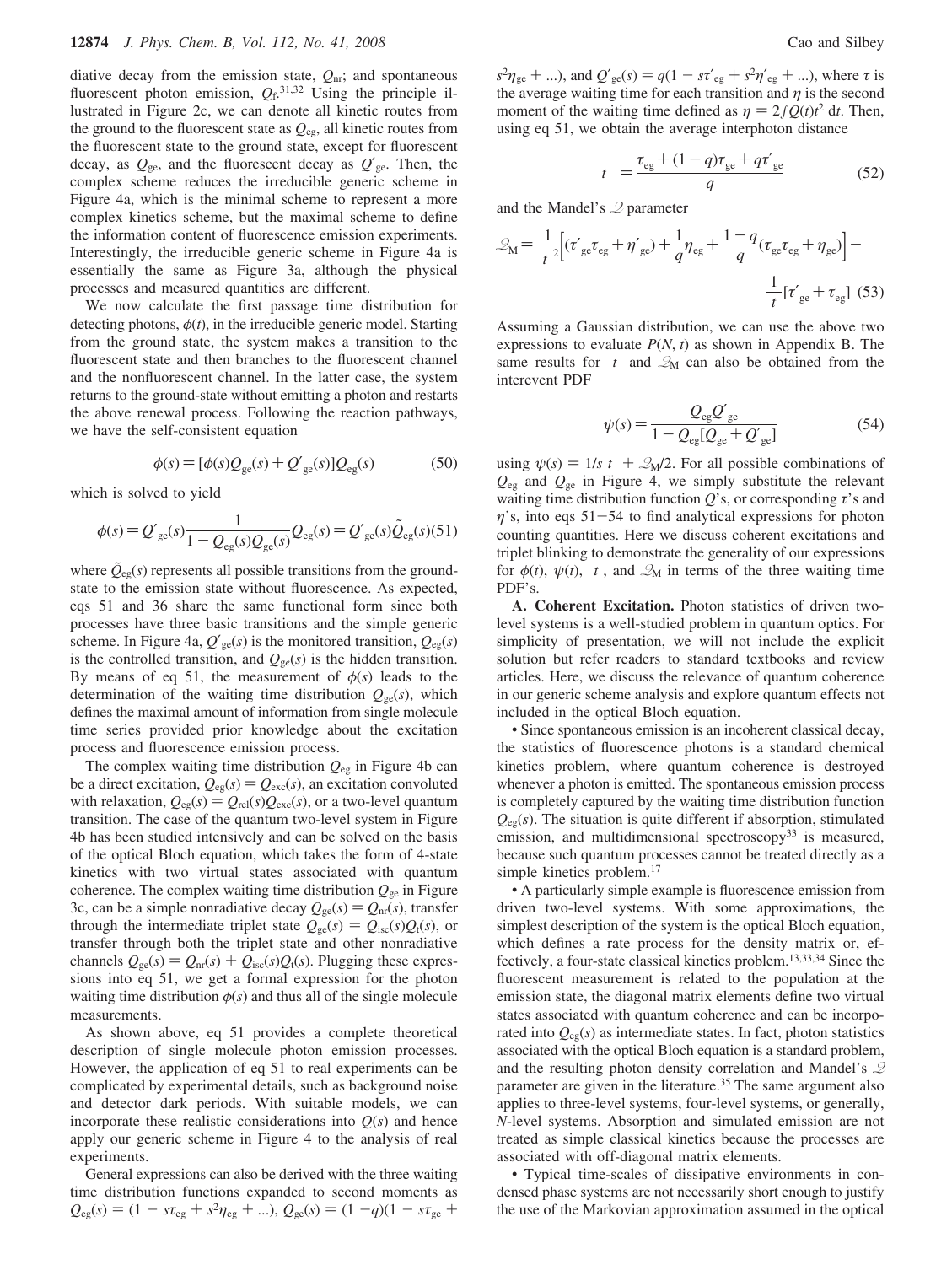Bloch equation. Many non-Markovian solutions are available and can be generally considered as rate problems with higherorder density matrices, e.g.,  $\{\rho_e, \rho_{eg}, \rho_{eeg}, ...\}$ . Thus, our approach remains applicable for non-Markovian dissipation with a complex effective waiting time distribution function.

• Photon statistics have been computed recently for model systems with the optical Bloch equation, but the implicit approximations may cause difficulties in several situations, including non-Markovian dissipation. For example, strong electric fields and low temperatures may prevent the use of the optical Bloch equation and will require more careful treatments of quantum coherence and dissipation.

**B. Triplet Blinking.** As an example, we consider a threestate scheme<sup>13,28-30</sup> composed of a direct excitation, i.e., the first possible subscheme in Figure 4b, the nonradiative relaxation with the presence of a triplet state, i.e., the third possible subscheme in Figure 4, and radiative decay. The focus of the calculation is mainly on  $Q_{\text{ge}}(s)$ , which involves the triplet state and nonradiative channel. To simplify the calculation, we assign the waiting time PDF's with rate constants, giving  $Q_{eg}(s) = k_{exc}/(s + k_{exc})$ ,  $Q'_{ge}(s) = k_f/(s + k_f)$  $k_f + k_{\text{isc}} + k_{\text{nr}}$ , and

$$
Q_{\rm ge}(s) = \frac{k_{\rm nr} + k_{\rm isc}k_{\rm t}/(s + k_{\rm t})}{s + k_{\rm nr} + k_{\rm isc} + k_{\rm f}}\tag{55}
$$

with the fluorescence rate  $k_f$ , excitation rate  $k_{\text{exc}}$ , nonradiative relaxation rate  $k_{\text{nr}}$ , intersystem crossing rate  $k_{\text{isc}}$ , and triplet state relaxation rate  $k_t$ . Substituting these waiting time PDF's for rate processes into eqs 51 and 54, we have the distribution of adjacent photons

 $\phi(s)$  =

$$
\frac{k_{\rm f}k_{\rm exc}(s+k_{\rm t})}{(s+k_{\rm exc})(s+k_{\rm t})(s+k_{\rm f}+k_{\rm nr}+k_{\rm isc})-k_{\rm exc}[k_{\rm nr}(s+k_{\rm t})+k_{\rm t}k_{\rm isc}]} \tag{56}
$$

and the interphoton distribution

$$
\psi(s) = \frac{\phi(s)}{1 - \phi(s)}
$$
  
= 
$$
\frac{k_t k_{\text{exc}}(s + k_t)}{s[(s + k_t)(s + k_f + k_{\text{nr}} + k_{\text{isc}}) + k_{\text{exc}}(s + k_t + k_{\text{isc}})]}
$$
(57)

Comparing second-order expansion of *Q*'s, we can identify *τ* and *η* and then use eqs 52 and 53 to find the inverse of average first passage time or the average fluorescent rate

$$
k = \frac{1}{\langle t \rangle} = \frac{k_{\rm f} k_{\rm exc} k_{\rm t}}{k_{\rm t} (k_{\rm nr} + k_{\rm isc} + k_{\rm f}) + k_{\rm exc} (k_{\rm isc} + k_{\rm t})}
$$
(58)

and the Mandel's *Q* parameter

$$
P_{\rm M} = \frac{2k_{\rm f}k_{\rm t}(k_{\rm isc}k_{\rm exc} - k_{\rm t}^{2})}{\left[k_{\rm t}(k_{\rm nr} + k_{\rm isc} + k_{\rm f}) + k_{\rm exc}(k_{\rm isc} + k_{\rm t})\right]^{2}}
$$
(59)

The results have been obtained earlier by solving rate equations13,29 and are presented here as a special case of our general solutions in eqs  $51-54$ .

The complicated expressions can be simplified to two limiting cases. For  $k_{\text{isc}}k_{\text{exc}} \leq k_{\text{t}}^2$ , the decay from the triplet state is<br>sufficiently fast and the original reaction scheme reduces to sufficiently fast and the original reaction scheme reduces to scheme 1 of Figure 5, which explains the antibunching mechanism. The reduced scheme yields  $k = k_f k_{\text{exc}}/(k_{\text{nr}} + k_{\text{isc}} + k_f + k_{\text{c}})$  $k_{\text{exc}}$ ) and  $\mathcal{Q}_{\text{M}} = -2k_f k_l/(k_{\text{isc}} + k_{\text{nr}} + k_f + k_{\text{exc}})$ , which are consistent with eq 57 as  $k_t \rightarrow \infty$ . For  $k_{\text{isc}} k_{\text{exc}} > k_t^2$ , the decay rate from the triplet state is sufficiently slow so that the system can be trapped and becomes dark. The alternating dark and bright periods lead to triplet blinking, effectively causing photon bunching. The original reaction scheme reduces to scheme 2 of Figure 5, where the branching rate to the triplet state is

$$
\gamma = k_{\rm isc} k_{\rm exc} / (k_{\rm exc} + k_{\rm isc} + k_{\rm nr} + k_{\rm f}) \tag{60}
$$

The reduced scheme yields  $k = k_f k_f / k_{\text{isc}}$  and  $Q_M = 2k_f k_f / (k_{\text{exc}} k_{\text{isc}})$ , which are consistent with eq. 57 as  $k \rightarrow 0$ . From these two which are consistent with eq 57 as  $k_t \rightarrow 0$ . From these two limiting cases, we conclude that the sign of  $Q_M$  in a renewal process reflects the competition of the two basic motifs: antibunching caused by sequential kinetics and bunching caused by branching kinetics.

**C. Average Photon Counting Quantities.** The average fluorescence intensity is inversely proportional to the average passage time,  $\bar{I} \propto 1/\langle t \rangle$ . If the triplet lifetime  $\tau_t$  is long, eq 52 is dominated by the second term in the numerator, giving

$$
\bar{I} \propto \frac{1}{\langle t \rangle} \approx \frac{q}{(1-q)\tau_{\rm t}} \tag{61}
$$

For the usual rate process, the branching ratio is given by  $q =$  $k_t \tau'_{\text{ge}}$  which is the quantum yield in the context of fluorescence detection, i.e.



Figure 5. Three-state system consisting of ground, singlet, and triplet states. If the triplet relaxation rate is fast, the three-state model reduces to scheme 1, an effective two-state model; if the triplet relaxation rate is slow, the three-state model reduces to scheme 2, which is responsible for triplet blinking. In scheme 2, the branching rate *γ* is defined in text.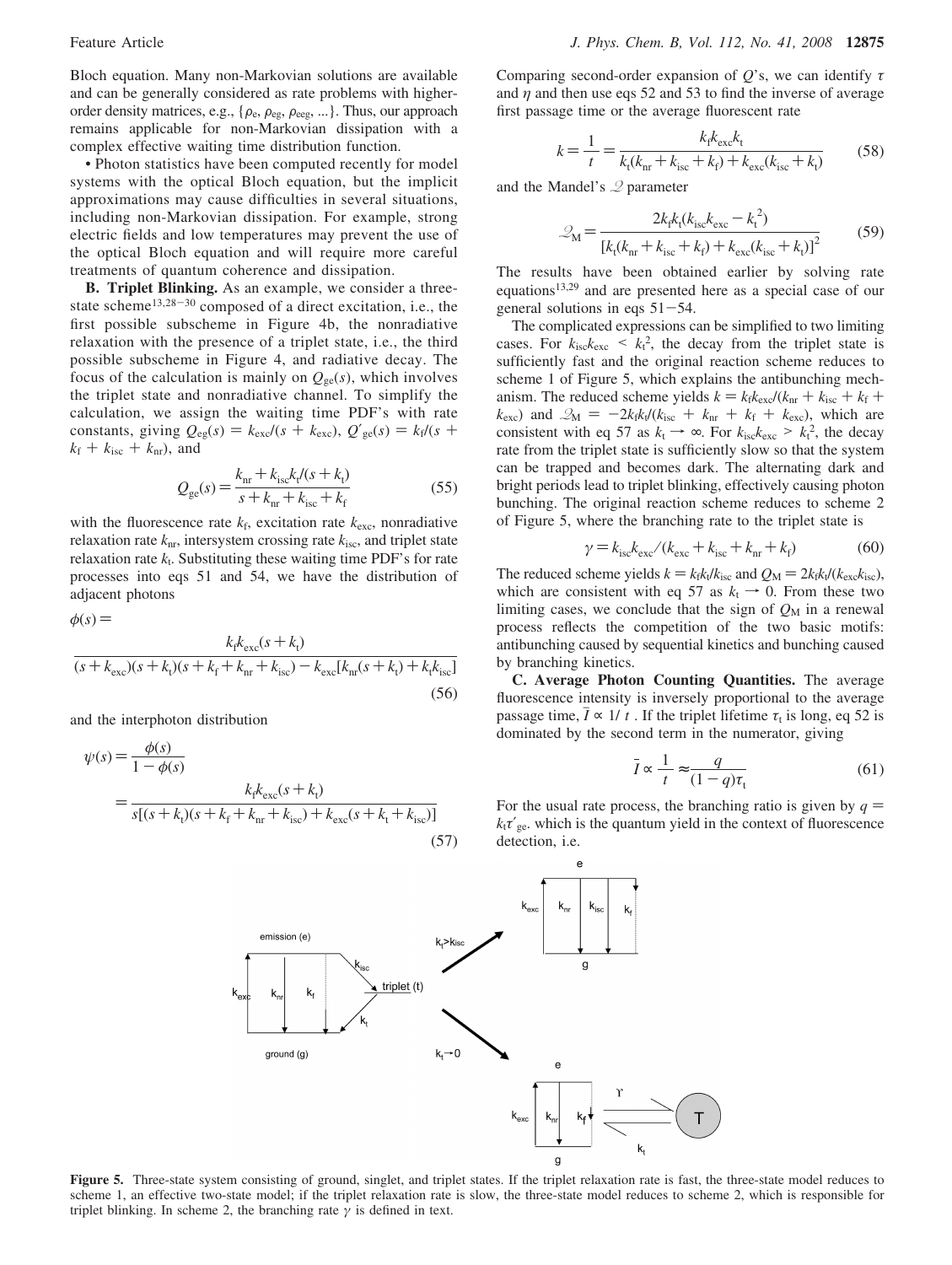

Figure 6. Possible generic schemes of quantum dots emission kinetics: (a) single emission state, (b) one bright and one dark state, and (c) modulated multiple emission states.

$$
q = \frac{Q'_{ge}(s=0)}{Q'_{ge}(s=0) + Q_{ge}(s=0)} = \frac{k_{\rm f}}{k_{\rm f} + k_{\rm nr} + k_{\rm isc}}
$$
(62)

The fluorescent lifetime distribution is given by  $Q'_{ge}(t)$  as

$$
f(t) = \frac{Q'_{\text{ge}}(t)}{\int Q'_{\text{ge}}(t) dt} = (k_{\text{f}} + k_{\text{nr}} + k_{\text{isc}}) \exp[-(k_{\text{f}} + k_{\text{nr}} + k_{\text{isc}})t]
$$
\n(63)

where the denominator is the branching ratio. It should be noted that  $Q'_{ge}(t)$  depends not only on fluorescence decay but also on nonradiative decay. According to eq 34, the observed lifetime is the sum of all decay channels, giving

$$
k_{\text{obs}} = k_{\text{f}} + k_{\text{nr}} + k_{\text{isc}} = k_{\text{f}} / q \tag{64}
$$

If the quantum yield is large, i.e.,  $q \rightarrow 1$ , then radiative decay dominates and the observed lifetime is approximately the fluorescence lifetime,  $k_{obs} \approx k_f$ . Our results here are limited to the experimental setup of continuous illumination and, with some modifications, can be extended to other experimental set-ups.30,36,37

## **VI. Nonexponential Waiting Time Distributions and Generic Schemes for Single Molecule Blinking**

To understand the underlying physical mechanisms for the nonexponential waiting time distribution,  $Q(t)$ , we now discuss several scenarios of dynamic and static disorder and their implications for the measurements of blinking phenomena.

1. In the first scenario, the single molecule system selects a new rate constant from a rate distribution  $\rho(k)$  for every transition event, each transition event is exponentially distributed, and an average over many events along the trace yields the nonexponential decay  $Q(t) = f \rho(k) \exp(-kt)$  dk.  $Q(t)$  thus defined decays monotonically,  $\frac{\partial^n Q(t)}{\partial t^n} > 0$ , imposing a constraint on the experimentally observed waiting distribution constraint on the experimentally observed waiting distribution function. Single molecule measurements associated with this type of disorder do not exhibit any memory effects.<sup>38</sup>

2. In the second scenario, the single molecule system undergoes a dynamic process governed by operator *L*, which gives rise to the nonexponential waiting time,  $Q(t)$  =

 $\langle$ *j*|exp[ $-\sqrt{t}$ ]|*i* $\rangle$ . For a linear operator, the waiting time distribution assumes the same functional form as the static disorder,  $Q(t)$  =  $\Sigma_i \rho_i \exp(-\lambda_i t) = \int \rho(\lambda) \exp(-\lambda t)$ , where  $\lambda$  is the eigenvalue of the linear operator L. In this case, each transition follows the nonexponential waiting time distribution  $Q(t)$ , although statistically we cannot differentiate it from the first scenario. Diffusioncontrolled charge transfer<sup>39,40</sup> or, generally, diffusion-controlled reactions,<sup>41</sup> is an example of this scenario.

3. In the third scenario, the single molecule system samples a new rate constant generated from a rate distribution  $\rho(k)$  and retains the rate for a sufficiently long time. Then, the system exhibits a single exponential decay for this transition within a reasonable experimental window and measurements averaged over many windows or over many molecules are inhomogeneous, giving  $\langle A[K(t)] \rangle = \int A[t, k] \rho(k) \, dk$ . This type of disorder cannot be rigorously described by  $Q(t)$  and exhibits strong correlations between different measurements, e.g., correlations between fluorescence lifetime and intensity distribution. In a sense, we can view this scenario as the slow modulation limit of conformational fluctuations, i.e., slow on the experimental time-scale.

4. The last scenario is concerned with conformational fluctuations, multiple emission states, and multiple detection probes. These are different physical realizations of nonrenewal kinetics that can be formulated in a uniform language. The present formalism is developed for renewal processes, but can be extended to nonrenewal processes by writing the first passage time distribution as a tensor, which can be used to predict memory effects such as correlations between emission lifetimes, intensity, and yields. We have kept a particular order of *Q*'s in eqs 36 and 51, which is irrelevant for the current scalar analysis but becomes important in the generalization to the tensor version. These issues have been studied extensively for rate processes and will be formulated in detail for continuous waiting time distributions in a future publication.<sup>8</sup>

Similar to on-off statistics in enzymatic turnover reactions, the correlation between photon emission events (lifetime and intensity) provides insight into the emission state(s) and the possible interconversion between these states. As illustrated in Figure 6, there are three possible generic schemes of photon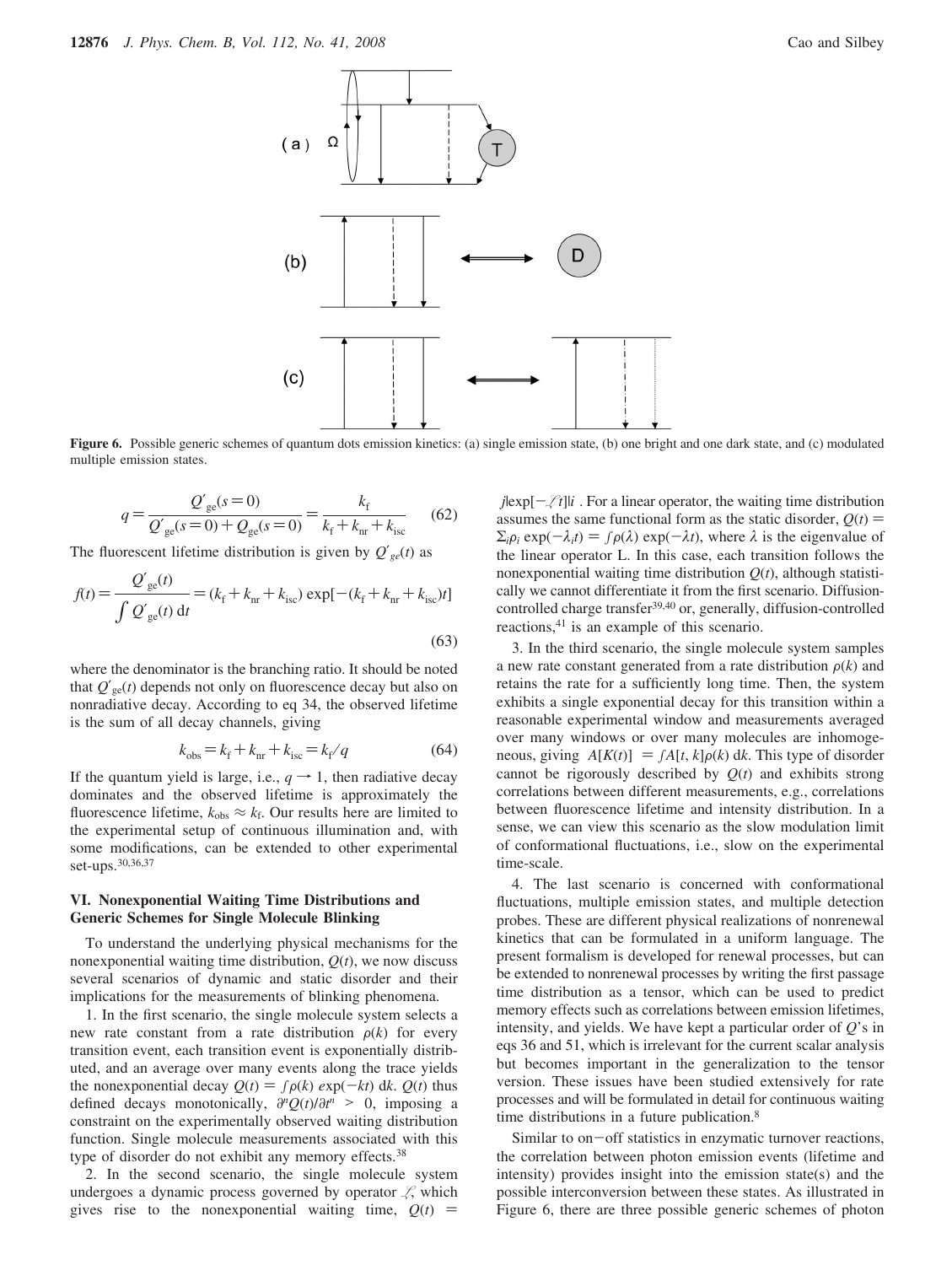emission kinetics in single molecule blinking.

• In the case of a single emission state, as described in Figure 6a, with the possible presence of the triplet state, the photon emission is a renewal process as described in this article. As a result, there will be no correlations between two photon lifetime measurements, between two fluorescence intensities, or between lifetime and intensity.

• In the case of one emission state and one dark state, as in Figure 6b, interconversion between the two states is modulated by a hidden process. If the interconversion is much slower than the emission lifetime, there will be correlations between intensity measurements at different times, but there will be no correlation between different emission lifetime measurements.

• In the case of two or more modulated emission states with or without the dark state, as in Figure 6c, there will be correlations in intensity, in lifetime, and between intensity and lifetime. As discussed in a recent paper, $17$  this type of correlation is due to memory effects and is different from the photon correlation measured by the Poisson indicator.

Experimental evidence from emission lifetime measurements and from fluorescence intensity measurements suggests case (c) for quantum dot blinking kinetics,  $42-44$  although the nature of emission states remains unclear. Here, we classify possible kinetic schemes responsible for blinking phenomena into the three generic schemes in Figure 5 without determining underlying physical mechanisms. The experimental observation of power-law waiting time distribution in quantum dots blinking45-<sup>48</sup> and its physical interpretations $39,49$  are beyond the scope of the current discussion and will be addressed elsewhere.

## **VII. Concluding Remarks**

In this paper, we introduce the concept of the generic scheme: an irreducible scheme that cannot be further simplified, given experimental probes and prior knowledge, i.e., a scheme with the minimal number of necessary links associated with waiting time distributions. The implications of this concept are 2-fold. (1) When a subscheme along the "backbone" or "skeleton" is modified, the irreducible generic scheme is topologically invariant and the formal expressions for single molecule measurements retain the same functional form but with a different waiting time distribution for the modified subscheme. (2) The irreducible generic scheme imposes a limit on the amount of information from single molecule experiments: One must not overinterpret the irreducible generic scheme from the data, because different kinetic subschemes can lead to the same waiting time distribution. Often, additional measurements are required to assign explicit physical meaning to the resolved waiting time distributions. On the basis of these two considerations, we conclude that the irreducible generic scheme is the maximal scheme for analyzing single molecule data, but also the minimal scheme for solving a more complex kinetic problem.

The reduction to the irreducible generic scheme is carried out using two kinetic motifs, sequential and branching, and the corresponding expressions in eqs 32 and 33, respectively. A complex kinetic scheme often involves several motifs, locally or globally, which may not be directly resolved from single molecule measurements. Following the single molecule reaction pathway(s), we are able to derive self-consistent pathway expressions for the first passage time distribution(s),  $\phi(t)$ , and thus obtain all other single molecule measurements. Each kinetic loop, including a reversible link along the kinetic pathway, defines a self-consistent equation, which is a convolution of waiting time distributions associated with each link and first passage time distribution(s) associated with relevant states. Our

self-consistent pathway solution is essentially the same as the transfer matrix solution but is transferable to different variations of the irreducible generic scheme, thus providing flexibility in incorporating kinetic modifications. For example, enzymatic turnover and fluorescence emission are analyzed systematically and are found to share the same generic scheme composed of a monitored link, controlled link, and unknown link, each representing a simple elementary kinetic step or a complex kinetic subscheme. The calculation of the first passage time distribution lays the basis for computing all single molecule quantities, including distribution of a sequence of events, interevent correlation, and event number distribution, which are discussed in detail in Sec. II. As a result, various measurements, including turn-over rate, emission lifetime, and fluorescence intensity, are computed using eqs 36 and 51. Possible scenarios of nonexponential waiting time distributions and their consequences on observed fluorescence intensity distribution, lifetime distribution, and their correlations are discussed in the context of blinking mechanisms.

In a different context, Ross and his collaborators have pioneered the pulsed concentration response method and correlated metric construction to deduce complex reaction mechanisms.<sup>50-52</sup> In the linear response regime, these measurements are equivalent to the first-order kinetics described in this article. Thus, the concept of the generic scheme can be applied to systematically reconstruct the connectivity in a complex kinetic scheme using these response and correlation measurements. For example, our solution for the first passage time distribution,  $\phi_{ii}(t)$ , in particular eq 46 for chain reactions, predicts the response profile at the *i*th state induced by a pulse at the *j*th state, giving both the peak and its position. In Appendix C, we explore the short-time behavior of the waiting time distribution as a tool to reveal the causal connectivity of the underlying chemical network responsible for  $\phi(t)$ .

In the spirit of this work, we will extend the formulation of generic schemes to a tensor notation8 adequate for multiple emission states and/or multiple conformational channels, and classify the information provided by various single molecule measurements on the basis of generic schemes in order to provide guidelines for the analysis and interpretation of single molecule data.

**Acknowledgment.** We thank Attila Szabo for his suggestions about the manuscript, John Ross for the discussion of Appendix C, and both reviewers for valuable comments. The work is supported by NSF grants CHE0556268, CHE0806266, and a Dreyfus Teacher-Scholar Award.

# **Appendix A. Equivalence between the Rate Formalism and Waiting Time Formalism**

Single molecule kinetic schemes are first-order rate processes by definition and were first formulated in terms of rate matrices, as shown in section IIA. In comparison, the waiting time distribution formalism in section IIB renders much flexibility in analyzing complex kinetic schemes. In fact, exponential rate processes can be considered as a special case of general waiting time distribution processes, whereas the more complex waiting time distribution processes can always be decomposed into a set of first-order rate processes. Therefore, we expect that the two formalisms in sections IIA and IIB are equivalent and will demonstrate this equivalency for the basic single molecule measurements in Figure 1.

• The first step is to identify the waiting time distribution function  $Q_{ii}(t)$  for a rate step as  $Q_{ii}(t) = k_{ii} \exp(-k_i t)$  or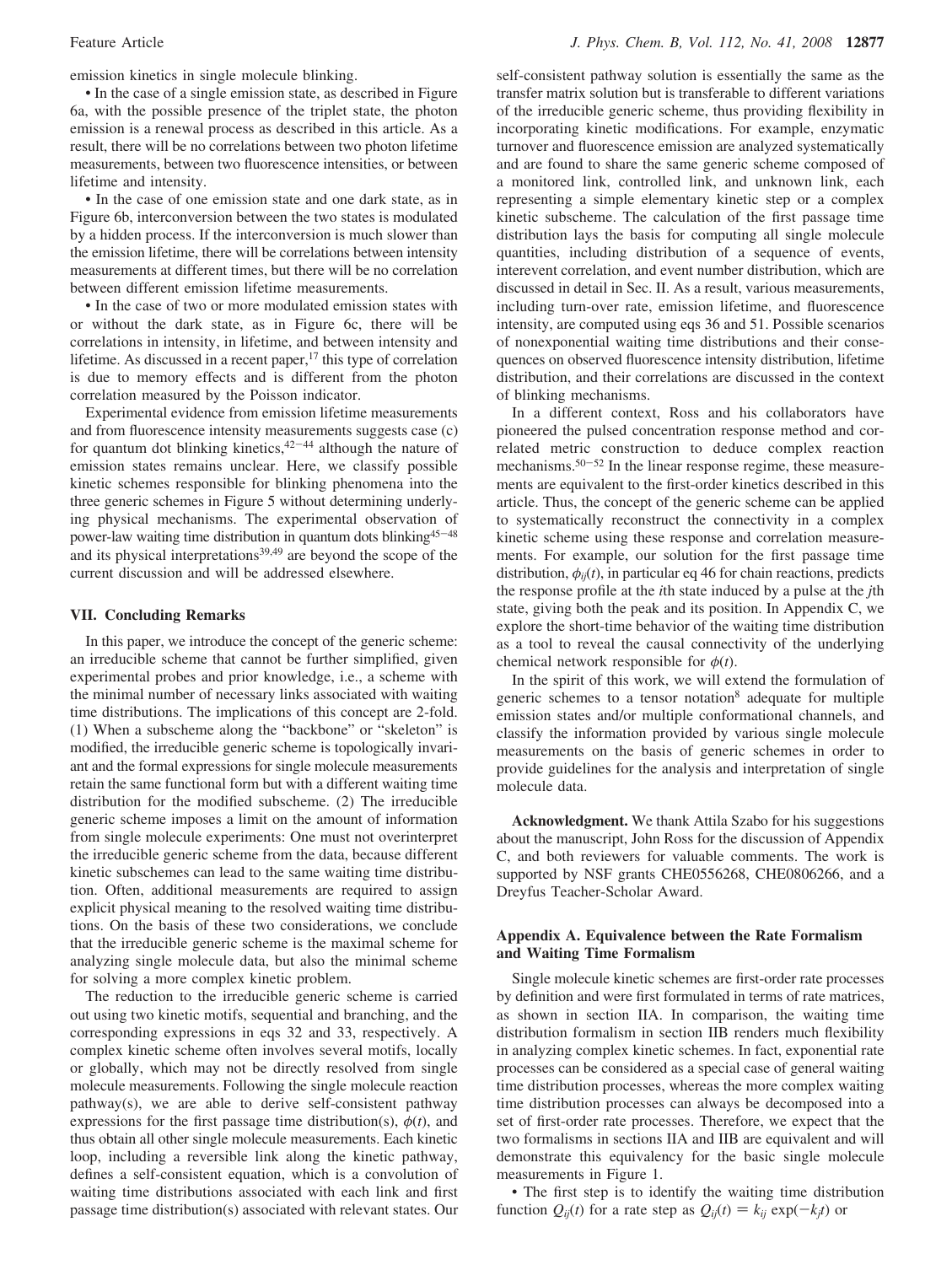**12878** *J. Phys. Chem. B, Vol. 112, No. 41, 2008* Cao and Silbey

$$
Q_{ij}(s) = \frac{k_{ij}}{s + k_j} = \left[K \frac{1}{Is + K_D}\right]_{ij}
$$
 (65)

The rate matrix is  $K = K_D - K_{OD}$ , where  $K_{D,ij} = \delta_{ijk}$  is the diagonal part of the rate matrix and  $K_{OD,ij} = (1 - \delta_{ij})k_{ij}$  is the off-diagonal part of the rate matrix. Using  $Q_{ij}(s)$  in eq 65, we evaluate the adjacent event distribution function in eq 2 explicitly, giving

$$
\phi(s) = Q'_{ij}(s) \left[ \frac{1}{I - Q_0(s)} \right]_{ji}
$$
  
=  $\left[ K' \frac{1}{sI + K_D} \right]_{ij} \left[ \frac{1}{I - K_{0,OD}/(sI + K_D)} \right]_{ji}$   
=  $K'_{ij} \left[ \frac{1}{sI + K_D - K_{0,OD}} \right]_{ji} = K'_{ij} \left[ \frac{1}{s + K_0} \right]_{ji}$  (66)

which recovers eq 17. Here, the monitored transition rate *K*′ contributes to off-diagonal terms, so that  $K_{0,OD} = K_{OD} - K'$ and  $K_0 = K_D - K_{0,OD}$  are the rate matrices excluding the monitored transition. Similarly, we can show

$$
\psi(s) = Q'_{ij}(s) \Big[ \frac{1}{I - Q(s)} \Big]_{ji} = K'_{ij} \Big[ \frac{1}{sI + K} \Big]_{ji} \tag{67}
$$

with  $K = K<sub>D</sub> - K<sub>OD</sub>$ , and, consequently, the equivalence for  $f_{ev,m}$  and  $g_{ev,m}$ .

• The key in demonstrating the equivalence between eqs 4 and 19 is the survival probability *S*(*t*), which is expressed in terms of rates as  $S(s) = \sum_l G_{li}(s)$  and in terms of  $Q(t)$  as  $S(s) =$  $[1 - \phi(s)]/s$ . Using the rate expression for  $\phi(s)$  in Eq. (2), we have

$$
S(s) = \frac{1}{s} \left[ 1 - K'_{ik} \left( \frac{1}{sI + K_0} \right)_{ki} \right] = \frac{1}{s} \sum_{ij} (sI + K_0 - K')_{ij} \times \left( \frac{1}{sI + K_0} \right)_{ji} = \sum_{l} [G_0(s)]_{li} \tag{68}
$$

where  $\Sigma_l K_{lj} = 0$  is used. A related quantity is the average first passage time, defined as  $\langle \tau \rangle = \phi(0) = \sum_l [K_0^{-1}]_{li}$ . We note that, for the stationary solution  $K_0 = (K_0 - K')_{0} = 0$  or for the stationary solution,  $K\rho = (K_0 - K')\rho = 0$ , or, equivalently,  $\rho = K_0^{-1} K' \rho$ . Summation over the both sides of the expression leads to the expression leads to

$$
1 = \sum_{l} \left[ K_0^{-1} \right]_{li} K'_{ij} \rho_j = \langle t \rangle K'_{ij} \rho_j \tag{69}
$$

which yields the average rate  $\langle t \rangle^{-1} = K'_{ij} \rho_j$ .

• A more difficult task is to derive the probability of the first monitored transition in the time-averaged initial condition,  $\phi$ , which is defined with  $Q(s)$  in eq 30 or with rate constants in eq 13. The PDF can also be rewritten in a different form as

$$
\tilde{\phi}(s) = \sum_{l} K'_{ij} G_{0,jl}(s) \rho_{l} = \sum_{kl} \left[ -(sI + K) + (sI + K_{0}) \right]_{kj} \times
$$

$$
\left[ \frac{1}{sI + K_{0}} \right]_{jl} \rho_{l} = \sum_{kl} \left[ -sG_{0}(s) + I \right]_{kl} \rho_{l} =
$$

$$
\mathcal{L} \sum_{kl} \tilde{G}_{0,kl}(t) \rho_{l} \right] (70)
$$

Thus, the PDF of the first event is the depletion rate of the equilibrium distribution due to the sink  $K'_{ij}$ , i.e.,  $\phi(t)$  =  $-\Sigma_{kl}G_{0,kl}\rho_l$ , which is intuitively easy to understand. As a result of eq 70, we can rewrite eq 30 as

$$
\begin{aligned} \n\overline{\phi}(t) &= \sum \left[ -\frac{s}{sI + K_0} + I \right] \rho = \sum \frac{1}{sI + K_0} (K + K') \rho \\ \n&= \sum G_0(s) K' \rho \tag{71} \end{aligned}
$$

where  $\Sigma$  represents summations over both the final and initial states. On the other hand, using eq 69, we rewrite eq 13 as

$$
\bar{\phi}(t) = \frac{\sum_{i} G_{0,li}}{\langle t \rangle} = \sum G_0(s) K' \rho \tag{72}
$$

thus demonstrating the equivalence between eqs 30 and 13.

# **Appendix B. Time Averaged Initial Condition and Poisson Indicator**

We limit our formulation in section II to event-averaged single molecule quantities and will include here a brief discussion of time-averaged quantities including the Poisson indicator. The key difference between the two counting conditions is the first event, which is selected randomly along the time axis in timeaveraged initial condition. Thus the probability of the first event is special is given by  $\phi$  defined in eq 30 and the PDF of a sequence is defined in eq 31. As a result, and the probability distribution is given by

$$
P(N,t) = \left[\prod_{i=1}^{N} \int_{t_{i-1}}^{t} dt_i\right] S(t - t_N) f_N(t_1, t_2, \cdots, t_N) \quad (73)
$$

except for the special case of  $P(0, t)$ . The simplest way to obtain an expression for  $P(0, t)$  is via the normalization condition,  $\sum_{N=0}^{\infty} P(N, t) = 1$ , which in combination with eq 73 yields in Laplace space

$$
P(0, s) = \frac{1}{s} - \sum_{N=1}^{\infty} P(N, s) = \frac{1}{s} \left[ 1 - \frac{S(s)}{\langle t \rangle} \right]
$$
(74)

With  $P(N, t)$ , we can evaluate all the moments  $\langle N(t)^n \rangle$  =  $\sum_{N=0}^{\infty} P(N, t)N^{n}$ , e.g.

$$
f_{\rm{max}}
$$

and

$$
\mathcal{J}\mathcal{T}\langle N^2(t)\rangle = \frac{1+\varphi(s)}{1-\varphi(s)}\frac{1}{s^2\langle t\rangle} \tag{76}
$$

 $\mathscr{L}\mathscr{T}\langle N(t)\rangle = \frac{1}{s^2\langle t\rangle}$  (75)

A simple approximation to evaluate  $P(N, t)$  is to assume a Gaussian distribution and use the above two moments to obtain

$$
P(N,t) \approx 1/\sqrt{2\pi\Delta(t)} \exp\left(-\frac{[N-\langle N\rangle]^2}{2\Delta(t)}\right) \tag{77}
$$

with the variance  $\Delta(t) = \langle N^2(t) \rangle - \langle N(t) \rangle^2$ . Combining the first two moments, we also obtain the expression for the Poisson indicator often used in photon statistics analysis

$$
\mathcal{L}\mathcal{T}\left[\langle N(t)\,\rangle\,\mathcal{Q}(t)\right] = \frac{2}{s^2\langle t\rangle} \left[\frac{\phi(s)}{1-\phi(s)} - \frac{1}{s\langle t\rangle}\right] = \frac{2}{s^2\langle t\rangle} \left[\psi(s) - \frac{1}{s\langle t\rangle}\right] (78)
$$

where  $\langle N(t) \rangle \mathcal{Q}(t) = \langle N(t)^2 \rangle - \langle N(t) \rangle^2 - \langle N(t) \rangle$ . Here, we use  $\mathcal{Q}$ to denote the Poisson indicator to avoid confusion with the notation for the waiting time distribution function *Q*. The long time limit of the Poisson indicator defines Mandel's *Q* parameter, given as  $\mathcal{Q}_M = \lim_{t \to \infty} \mathcal{Q}(t) = [\langle t^2 \rangle - 2 \langle t \rangle^2]/\langle t \rangle^2$ , where the moments of lifetime are written as  $\langle t^1 \rangle = f t^1 \phi(t) dt = (-1)^1 2^t \phi(s)$ moments of lifetime are written as  $\langle t^l \rangle = \int f^l \phi(t) dt = (-1)^l \partial_s^l \phi(s)$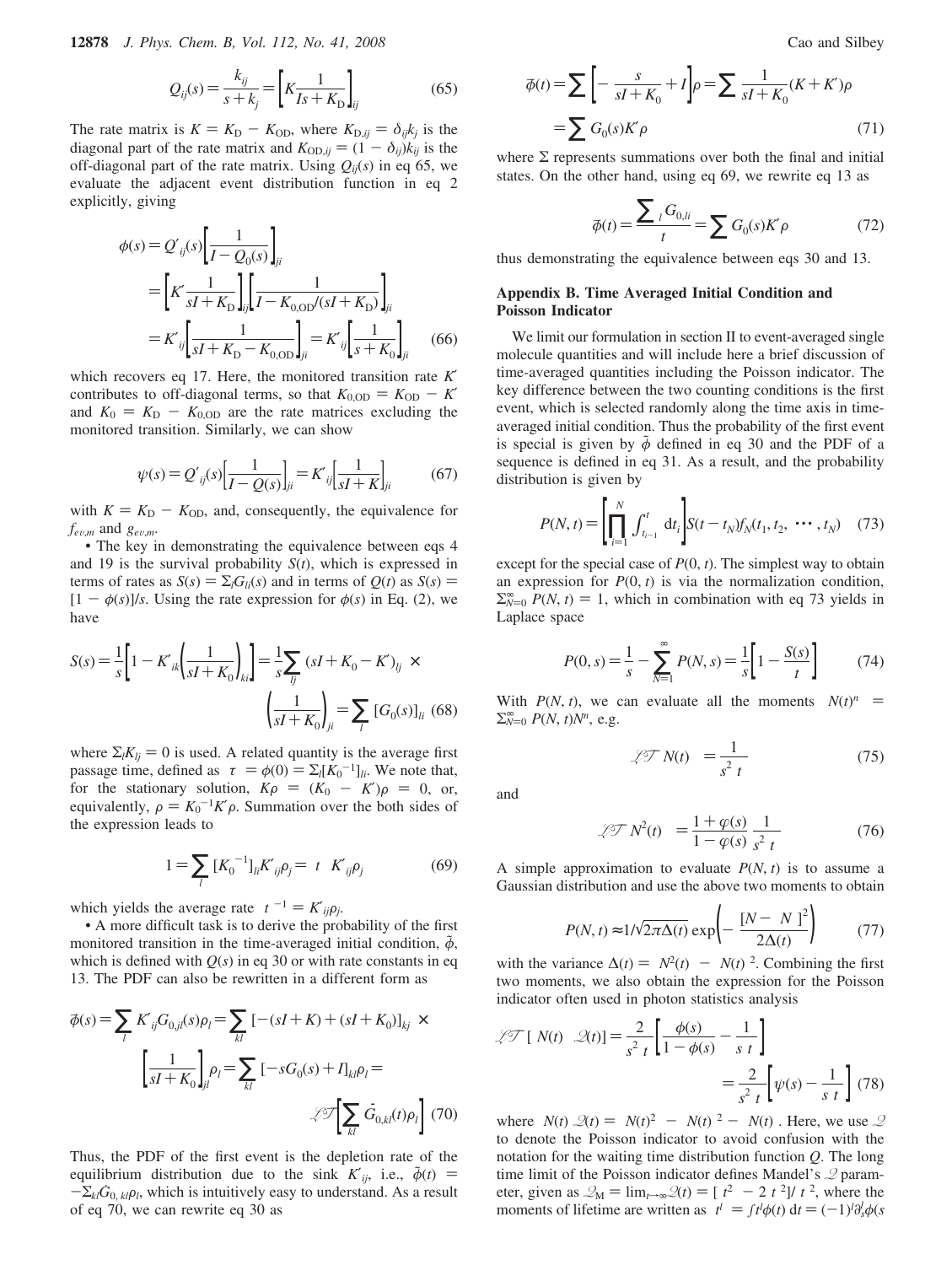$= 0$ ). The same result for the Mandel's parameter can be directly obtained from the small s-expansion,  $\psi(s) = 1/s(t) + 2M/2 + ...$ These results for the Poisson indicator have appeared earlier in literature.<sup>14,17,19</sup>

The other two types of measurements discussed in section II can also be evaluated with the time-averaged initial condition. In particular, the probability of detecting a monitored event with the time-averaged initial condition in a steady-state process is a constant,  $g(t) = 1/\langle \tau \rangle$ . It then follows that the multiple time number density in eq 22 becomes

$$
g(t_1, t_2, \cdots, t_m) = \psi(t_m - t_{m-1}) \cdots \psi(t_2 - t_1) \frac{1}{\langle t \rangle} \tag{79}
$$

and the counting cumulants in eq 24 becomes

$$
\mathcal{Z}\mathcal{T}[C_m(t)] = \frac{m! \psi^{m-1}(s)}{s^2 \langle t \rangle} \tag{80}
$$

The definition for time-averaged probability *P*(*N*, *t*) including the expression for  $P(0, t)$  in eq 74 leads to the generating function

$$
P(z, s) = \frac{1}{s} \left[ 1 - \frac{1 - \phi(s)}{\langle t \rangle s} \frac{1 - e^{iz}}{1 - \phi(s)e^{iz\phi(s)}} \right]
$$
 (81)  
from which moments can be derived and can be shown to be

equivalent to cumulants in eq 80.

# **Appendix C. Initial Rise in Waiting Time PDF and Causal Connectivity in Chemical Kinetics**

A complex chemical reaction is composed of multiple elementary reaction steps, leading to nonexponential behavior in the waiting time probability distribution function (PDF). In this appendix, we discuss a general relationship between the short time behavior of  $\phi(t)$  and the causal connectivity of the underlying kinetic network: The initial rise of the waiting time distribution determines the number of elementary rate steps along the shortest pathway between any pair of states and is independent of multiple pathways or the mass rate law.

Let us consider a simple experimental measurement of the waiting time distribution: Given the stationary population at all state initially, we perturb the state 0 by introducing additional population, and then measure the response at state *j*. The deviation of average concentration at state j,  $u_j = \rho_j - \rho_{s,j}$ , from its stationary value  $\rho_{s,j}$ , follows the rate equation

$$
\dot{u}_j = \sum_i k_{ji} u_i - \left(\sum_i k_{ij}\right) u_j \tag{82}
$$

At short times, we can ignore the depletion from the probed state, because it has high-order time-dependence and thus write

$$
u_j \approx \int_0^t \sum_i k_{ji} u_i \, \mathrm{d}t \approx \sum_i k_{ji} t u_i \tag{83}
$$

Iterating the above expression, we obtain

$$
u_j \approx \sum \left[ \prod k_{nm} t \right] u_0 \tag{84}
$$

where the sum is taken over all the pathways between the initial state 0 and the probed state j and the product is taken for each step along a pathway. At short times, the deviation *u* is dominated by the shortest pathway, and the initial rise in the response function follows the algebraic law

$$
\lim_{t \to 0} \phi(t) \propto \lim_{t \to 0} \psi(t) \propto k_L t^L
$$
\n(85)

where exponent *L* is the minimal number of steps between the

perturbed state and the probed state, and  $k_L = \prod k_{nm}$  is the product of the rate coefficients along the shortest pathway. Thus, the initial arise of the waiting time distribution  $\lim_{t\to 0}\phi(t) \propto t^L$ can be used to infer the shortest pathway between a pair of states, and a series of such measurements between different pairs of states can determine the causal connectivity of the underlying kinetic network.

The proposed experiment is in fact the pulsed concentration response method of Ross and co-workers<sup>50,51</sup> and has been analyzed extensively. But the initial-rise method has not been applied because it requires accurate short-time measurements, which are not feasible in bulk due to sensitivities to initial preparation and spontaneous fluctuations in concentration. However, the single molecule measurement of the waiting time (i.e., first passage time, dwelling time) is nonperturbative and does not require initial preparation or synchronization. Thus, fast and repetitive single molecule detection can in principle make it possible to use the proposed relationship of eq 85. It should be emphasized that eq 85 is not limited to linear kinetics as in single molecule measurements but applies in general to any linear and nonlinear kinetic networks.

# **Appendix D. Turnover Time for Chain Enzymatic Reactions**

We first rearrange eq 48 in the following form

$$
\langle t_n \rangle - \langle t_{n-1} \rangle = (\langle t_{n+1} \rangle - \langle t_{n-1} \rangle) q_n + \tau_n \tag{86}
$$

with initial conditions  $q_1 = 1$  and  $\langle t \rangle_{L+1} = 0$ . Introducing a new variable  $b_n \equiv \langle t \rangle_{n+1} - \langle t \rangle_n$ , we can rewrite eq 86 as

$$
b_{n-1} = (b_n + b_{n-1})q_n + \tau_n \tag{87}
$$

or equivalently

$$
b_n = b_{n-1} \left(\frac{1}{q_n} - 1\right) - \frac{\tau_n}{q_n} \tag{88}
$$

Iterating eq 88, we arrive an explicit solution

$$
b_n = -\sum_{i=1}^{n-1} \frac{\tau_i}{q_i} \prod_{j=i+1}^n \left(\frac{1}{q_j} - 1\right) - \frac{\tau_n}{q_n}
$$
(89)

with the initial condition  $q_1 = 1$  and  $b_1 = -\tau_1$ . Finally, we notice that

$$
\sum_{n=1}^{L} b_n = -\langle t_1 \rangle + \langle t_{L+1} \rangle = -\langle t_1 \rangle \equiv -\langle t \rangle \tag{90}
$$

and immediately find the solution for the turnover time in eq 49.

#### **References and Notes**

(1) Bache, T.; Moerner, W. E.; Orrit, M.; Wild. U. P. *Single-molecule optical detection, imaging and spectroscopy*; VCH: Wienheim, Germany, 1996.

(2) Moerner, W. E.; Orrit, M. Illuminating single molecules in condensed matter. *Science* **1999**, *283*, 1670.

(3) van Kampen, N. G. *Stochastic processes in physics and chemistry*; Elsevier Science: New York, 1992.

(4) Ball, F. G.; Rice, J. A. Stochastic models for ion channels: introduction and bibliography. *Math. Biosci.* **1992**, *112*, 189, and references within.

(5) Witkoskie, J.; Cao, J. Single molecule kinetics i. analysis of indicators. *J. Chem. Phys.* **2004**, *121*, 6361.

(6) Bruno, W. J.; Yang, J.; Pearson, J. E. Using independent open-toclosed transitions to simplify aggregated markov models of ion channel gating kinetics. *Proc. Natl. Acad. Sci. U.S.A.* **2005**, *102*, 6326.

(7) Flomenbom, O.; Silbey, R. J. Utilizing the information content in two-state trajectories. *Proc. Natl. Acad. Sci. U.S.A.* **2006**, *103*, 10907.